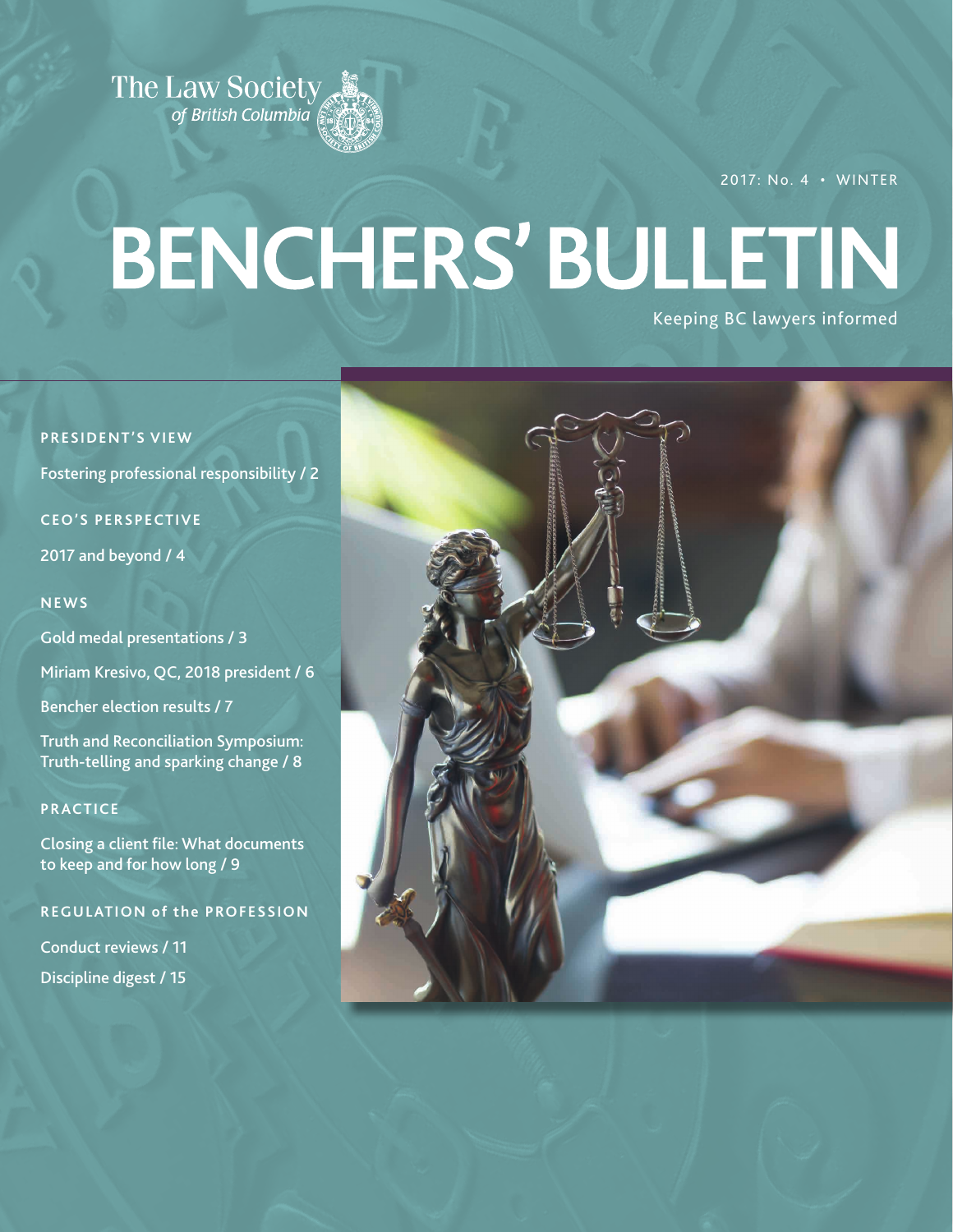### PRESIDENT'S VIEW



### BENCHERS' BULLETIN

The *Benchers' Bulletin* and related newsletters are published by the Law Society of British Columbia to update BC lawyers, articled students and the public on policy and regulatory decisions of the Benchers, on committee and task force work, and on Law Society programs and activities. BC lawyers are responsible for reading these publications to ensure they are aware of current standards, policies and guidelines.

Suggestions for improvements to the *Bulletin* are always welcome — contact the editor at [communications@lsbc.org](mailto:communications%40lsbc.org?subject=).

Electronic subscriptions to the *Benchers' Bulletin*, *Insurance Issues* and *Member's Manual* amendments are provided at no cost. Print subscriptions may be ordered for \$70 per year (\$30 for the newsletters only; \$40 for the *Member's Manual* amendments only) by contacting the subscriptions assistant at [communications@lsbc.org](mailto:communications%40lsbc.org?subject=).

Issues of the *Bulletin* are published online at lawsociety.bc.ca (see About Us > [News and Publications\)](https://www.lawsociety.bc.ca/about-us/law-society-news/).

© 2017 The Law Society of British Columbia – see lawsociety.bc.ca > [Terms of Use](https://www.lawsociety.bc.ca/terms-of-use/) Publications Mail Agreement No. 40064480



## **Fostering professional responsibility**

*by Herman Van Ommen, QC*

REFLECTING ON THIS past year as president brought back memories of when I acted as counsel for the Law Society in discipline hearings. The experience of dealing with those files instilled in me the importance of professionalism, a fuller appreciation of the trust we as lawyers enjoy and must protect, as well as kindled a desire to serve the public, which led me to become a Bencher.

The Law Society's mandate is to protect the public. We do this by setting and upholding standards for the education, professional responsibility and competence of practising lawyers. Perhaps the most publicfacing way we fulfil our mandate is through our Professional Regulation Department. The department handles complaints against lawyers, investigates possible lawyer misconduct and incompetence, takes custodianship of lawyers' practices when they are unable to practice, conducts discipline cases and takes action against those engaged in the unauthorized practice of law. All of this work is integral to our status as a self-regulating profession.

Most complaints about lawyers each year are resolved by Law Society staff. Often, cases are resolved by staff working with the lawyer to address issues and ensure that they will not be repeated. Staff also help resolve issues between lawyers and between clients and lawyers to restore relationships. Where more serious concerns about conduct warrant further action, the department investigates and may refer cases to the Discipline Committee. Only about 15 per cent of complaints are referred to the Discipline Committee to determine the appropriate disciplinary response and approximately 25 cases each year proceed to a disciplinary hearing.

As president, I have continued to be part of the professional regulation process as a member of disciplinary panels. Each panel includes a member of the public in addition to one Bencher and one non-Bencher lawyer. Our hearings adhere to principles of administrative law. Fairness is accorded to those involved. Hearings are public and all decisions are published on the Law Society website. To ensure our processes are timely, transparent and accessible, the Law Society has worked with law societies across Canada to create and meet national standards.

During my tenure as a Bencher, the

Law Society has moved increasingly toward proactive regulation wherever possible, to prevent issues from occurring in the first place. We publish discipline advisories with cautionary advice to lawyers. We also publish summaries of conduct reviews. The Benchers also are available to lawyers who have identified concerns themselves and are seeking advice and guidance for how to remain in compliance with our professional responsibilities. Our law firm regulation initiative is a significant move toward preventing problems before they occur. All of these efforts are positive improvements in how the Law Society supports lawyers to practise competently and ethically.

In previous columns, I shared some of the other positive developments at the Law Society to enhance public confidence in the legal profession over the course of this year. We put our oar in the water with a vision for legal aid adopted earlier this year, we held our first annual Rule of Law Lecture, and we engaged with the provincial government and MLAs from all parties. We updated our website. In partnership with the Continuing Legal Education Society of BC, we held a symposium to collect ideas on how the Law Society can help turn the law into a tool for reconciliation with Indigenous people and communities. We dedicated ourselves to ensuring the legal profession's voice and participation in matters that affect the public we serve.

There are many more initiatives under way, with more work to do in the coming year. Beginning January 2018, that work will be led by incoming president Miriam Kresivo, QC, who will be supported by Nancy Merrill, QC as first vice-president, Craig Ferris, QC as second vice-president, as well as the new chief executive officer and the talented and dedicated staff at the Law Society. I want to thank Tim McGee, QC, who resigned as CEO earlier this year, after a dozen years of service to the profession, Adam Whitcombe for serving as interim CEO these past few months, as well as the rest of the senior management team and staff at the Law Society for their work throughout the past year. Lastly, thank you to my fellow Benchers, for your support, dedication and commitment to improving our profession. It has been an honour to serve with you.  $\clubsuit$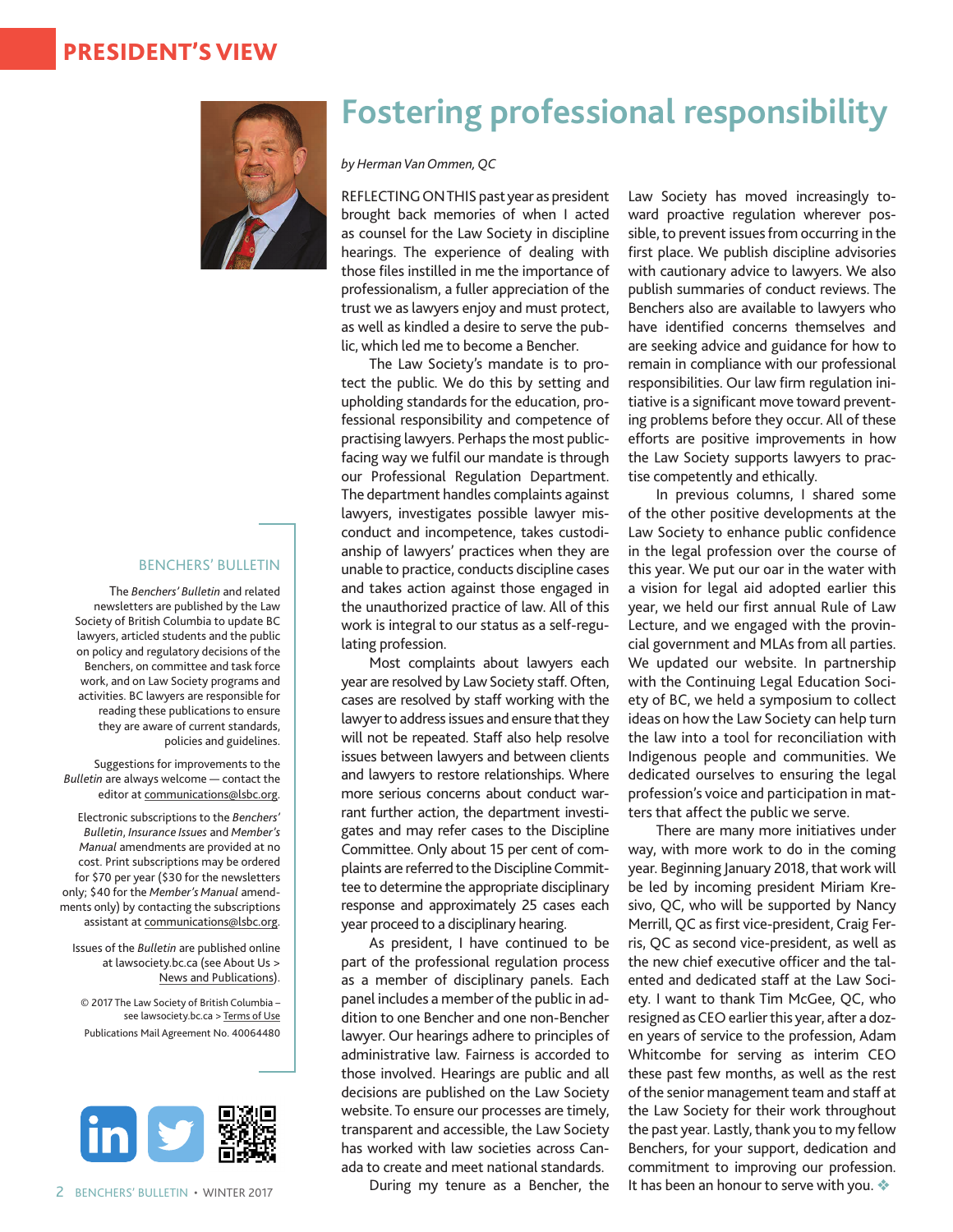### THE Y FOUNDATION OF BRITISH COLUMBIA

FROM THE LAW FOUNDATION OF BC

# **Review of family law services**

OVER THE PAST year, the Law Foundation conducted a review of various family law advocacy programs that it funds. Overall feedback on the programs from clients, as well as lawyers and others in the family law system who work with the programs, was very positive.

In Kelowna and Quesnel, the Ki-Low-Na Friendship Society and the Quesnel Tillicum Society were funded by the Law Foundation to run 3-year pilot projects in which family law advocates provide services for lower income men and women in their areas to respond to unmet legal needs. The advocates provide services such as: triage and referral; legal information and education; building legal capabilities; supported information and summary advice services; supported dispute resolution; helping clients fill out forms and preparing clients for meetings with duty

counsel and pro bono lawyers; and accompanying clients to court. Evaluations of both programs by an external consultant found that well over 90 per cent of clients received the help they wanted and would recommend the service to others. Also important was that key stakeholders involved with delivering, supporting and interacting with the pilot projects consistently commented positively on the need for this work in their communities and on the value of the assistance provided by the family law advocates.

For the past two years, both Atira Women's Resource Society and Battered Women's Support Services have been part of a pilot project in which the advocates, who are also practising lawyers, have provided expanded services under established criteria. Atira's expanded programs in the Downtown Eastside provided assistance with legal advice, research, drafting legal letters, swearing affidavits, gathering evidence, preparing for and appearing at Supreme Court hearings, submissions, attendance at case conferences and representation at judicial reviews. At Battered Women's Support Services, the services often related to emergency situations and safety needs, making applications for protection orders or supervised access. Recent outcomes-based evaluations of both programs found that there was a high rate of satisfaction among the clients: they were unanimously satisfied with the quality of service they received and positive about referring the services to others, and perhaps most importantly, they felt that they could not have resolved their problems without this assistance.

*continued on page 19*



Photos: left and centre photo submitted by UBC and TRU, respectively, and right photo by Brian Dennehy Photography

### **GOLD MEDAL PRESENTATIONS**

Each year, the Law Society awards gold medals to the graduating law students from the University of British Columbia, the University of Victoria and Thompson Rivers University who have achieved the highest cumulative grade point average over their respective three-year programs.

In 2017, gold medals were presented to Jocelyn Plant of UBC (left photo with President Herman Van Ommen, QC), Simon Meijers of TRU (centre photo with Life Bencher Kenneth Walker, QC) and Madeline Reid of UVic (right photo, with President Herman Van Ommen, QC).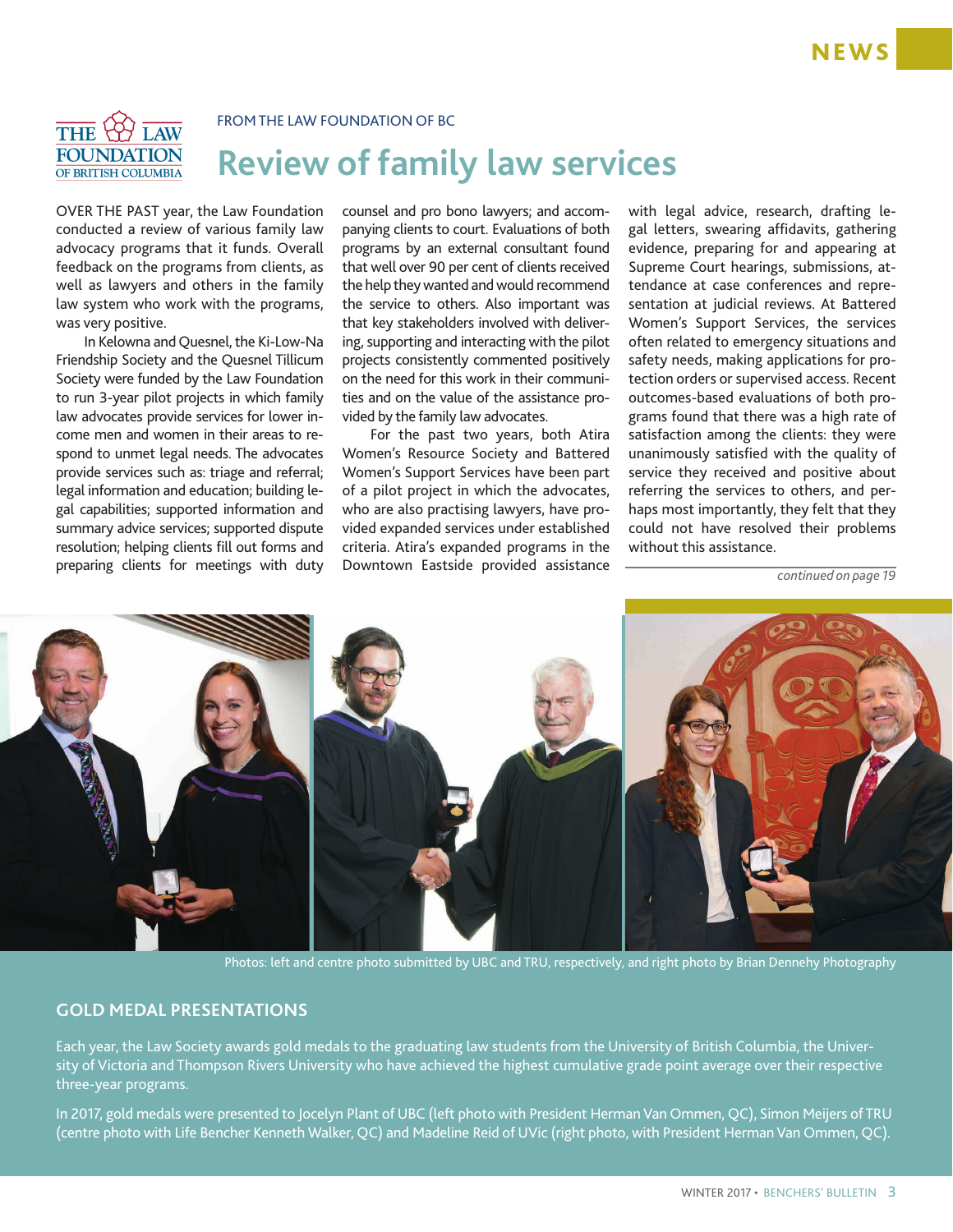### CEO'S PERSPECTIVE



# **2017 and beyond**

*by Adam Whitcombe, Acting Executive Director/CEO*

AS 2017 DRAWS to a close, I look back on the Law Society's activities and achievements this past year and I'm pleased to highlight some of our accomplishments.

In March, the Law Society released its vision for publicly funded legal aid, which served as a blueprint to renew the profession's outreach on this issue of significant public importance. Nancy Merrill, QC, second vice-president and chair of the Legal Aid Advisory Committee, penned an op-ed stressing the importance of publicly funded legal advice. The op-ed was picked up by the *Vancouver Sun*, the *Victoria Times Colonis*t, and numerous community publications including *Burnaby Now*, the *Merritt Herald*, the *Prince George Citizen* and the *Smithers Interior News*.

We continued to pursue amendments to the *Legal Profession Act* to provide the Benchers with the authority to regulate alternate legal service providers. This initiative was the subject of two reports a few years ago and was the topic of the Bencher retreat earlier this year. It remains a strategic issue for the Law Society and the profession.

On May 31, we held our first annual Rule of Law Lecture. The lecture is just one of the Law Society's efforts to help people understand how the rule of law is fundamental to our personal rights and freedoms and to our constitutional structure. Nearly 170 people attended the lecture to hear from Anne Egeler, deputy solicitor general in the Washington State Attorney General's Office, and Richard Gordon, QC, lead counsel for Wales in *R* (*Miller) v. Secretary of State for Exiting the European Union*. They offered excellent insights on how the rule of law played a role in recent events in the US and the UK.

This November, we continued our journey toward truth and reconciliation. More than 450 participants attended our Truth and Reconciliation Symposium to discuss meaningful ways the legal profession can meet the challenge of responding to the Truth and Reconciliation Commission's calls to action. I look forward to providing an update on our findings.

Looking ahead to next year, we expect to have the 2018-2020 strategic plan approved by the Benchers in December. The new plan will establish several strategic goals for the Law Society, which will define our work in 2018 and beyond. We're hoping to make progress on our initiatives in law firm regulation and alternate legal service providers in 2018. In addition, the Benchers will be considering initiatives relating to access to justice and improvements to legal aid, responding to the Truth and Reconciliation Commission's calls to action, and improving mental health in the legal profession. The Benchers are set to approve the new plan at their December 8 meeting.

As the Law Society will start 2018 with a new executive director/chief executive officer, this will be my last CEO's Perspective. I would like to thank President Herman Van Ommen, QC for his confidence and support during this interim period, all of the Benchers who have offered me advice and assistance and the staff of the Law Society, who have all been truly supportive throughout my time as acting executive director/chief executive officer.

I welcome your comments and feedback. Please feel free to contact us at [communications@lsbc.org](mailto:communications@lsbc.org).

# **2017 Law and the Media Workshop**



*From left to right: Dan Burnett, QC, Wendy Cox, Ludmila Herbst, QC and Kirk LaPointe.*

4 BENCHERS' BULLETIN • WINTER 2017 ON NOVEMBER 1, members of the media gathered at the Law Society for the annual Law and the Media Workshop to learn about the legal issues of researching and publishing in a social media environment. The Law Society and the Jack Webster Foundation partner together to host a workshop to refresh and enhance reporters' knowledge of the law as it relates to journalism. More than 40 journalists from print, radio and online media outlets across the Lower Mainland attended.

This year's workshop followed the fictional story of an online vigilante group that had been making serious allegations of sexual misconduct by a doctor and a teenage actor. The workshop touched on topics related to defamation, copyright, publication

bans and monitoring online comments from the public on websites and social media. Attendees heard from media lawyer Dan Burnett, QC; Wendy Cox, BC and Alberta editor at the *Globe and Mail*; media lawyer Ludmila Herbst, QC; and Kirk LaPointe, editorin-chief at the Business in Vancouver Media Group and vice-president at Glacier Media.

The workshop had overwhelmingly positive feedback: 100 per cent of attendees surveyed said the workshop improved their understanding of the legal issues around reporting and journalism, 96 per cent said the workshop was informative and useful, and 100 per cent said the panellists were excellent or good. $\clubsuit$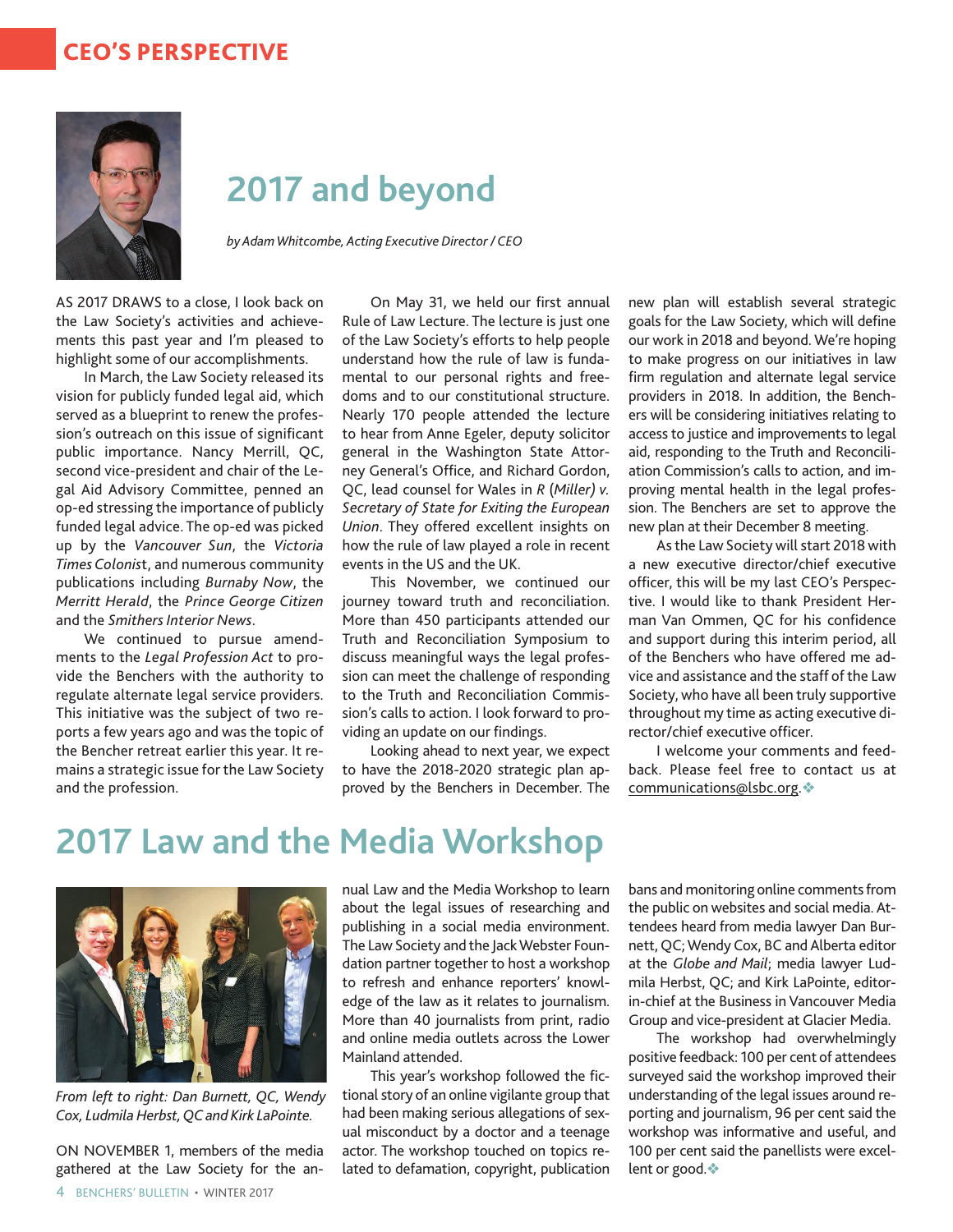# **Unauthorized practice of law**

*UNDER THE LEGAL Profession Act, only trained, qualified lawyers (or articled students or paralegals under a lawyer's supervision) may provide legal services and advice to the public, as others are not regulated, nor are they required to carry insurance to compensate clients for errors and omissions in the legal work or for theft by unscrupulous individuals marketing legal services.*

*When the Law Society receives complaints about an unqualified or untrained person purporting to provide legal services, the Society will investigate and take appropriate action if there is a potential for harm to the public.* 

\* \* \*

DURING THE PERIOD of May 15 to November 10, 2017, the Law Society obtained eight undertakings from individuals and businesses not to engage in the practice of law.

In addition, the Law Society has obtained orders prohibiting the following individuals and businesses from engaging in the unauthorized practice of law:

On July 7, 2017, Mr. Justice Grauer ordered that former lawyer **Gerhard Pyper**, also known as Gerhardus Albertus Pyper, of Surrey, be permanently prohibited in the province of British Columbia from engaging in the practice of law for a fee, representing himself as a lawyer, and commencing, prosecuting or defending a

proceeding in any court on behalf of another party, unless and until he becomes a practising member of the Law Society. The court found that Pyper had prosecuted proceedings in the Supreme Court on behalf of a company and sought leave on several occasions to represent the company before the Supreme Court and the Court of Appeal in the expectation of a fee, gain or reward, direct or indirect, from the company. The court awarded the Law Society its costs. Pyper has appealed the decision.

On August 16, 2017, **Cain & Daniels, Inc.**, of Tampa, Florida, consented to an injunction prohibiting it from engaging in the practice of law in British Columbia. The Law Society had received complaints that the company had offered to negotiate the settlement of litigation for a fee on behalf of litigants.

On August 30, 2017, former lawyer **Steven Neil Mansfield**, of Vancouver, doing business as Bayshore Law Group, consented to an injunction prohibiting him from engaging in the practice of law, representing himself as a lawyer and from commencing, prosecuting or defending proceedings in any court on behalf of others. In its petition, the Law Society alleged that Mansfield falsely represented himself as a lawyer and assisted a former client with the conveyance of her property after his membership ceased on January 1, 2017. The Law Society also alleged that Mansfield failed to forward the proceeds of the sale to his former client after the sale of the property concluded. Further, the Law Society alleged that Mansfield drafted a will for the former client for or in the expectation of a fee after he ceased being a member of the Law Society.

On November 8, 2017, Madam Justice Maisonville ordered that **Jeff Sprague**, of Langley, doing business as Damage Inc., be permanently prohibited from engaging in the practice of law for a fee, representing himself as a lawyer and commencing, prosecuting or defending a proceeding in any court on behalf of another party, unless and until he becomes a practising member of the Law Society. Pursuant to the order, Sprague may engage in the acts defined as the practice of law so long as he is employed and supervised by a practising lawyer. The court found that Sprague had offered to provide legal advice and services in advertisements he posted on Craigslist, had written a demand letter on behalf of another person and had offered legal services to two investigators for or in the expectation of a fee, gain or reward. The court awarded the Law Society its costs.  $\triangle$ 

To read the orders, search by name in the Law Society's [database of unauthorized](https://www.lawsociety.bc.ca/lsbc/apps/lkup/uap-search.cfm) [practitioners.](https://www.lawsociety.bc.ca/lsbc/apps/lkup/uap-search.cfm)

# **In brief**

### **FEEDBACK SOUGHT FROM LAWYERS WHO DEAL WITH WITNESSES**

The Ethics Committee is seeking feedback on draft changes to *BC Code* rules 5.3 and 5.4 on interviewing and communicating with witnesses. In crafting these draft rules, the Ethics Committee has attempted to preserve the best guidance of the existing BC Code rules, while adopting the basic format and approach of the Federation

of Law Societies' Model Code provisions. Read the [consultation materials](https://www.lawsociety.bc.ca/Website/media/Shared/docs/newsroom/highlights/Consultation-witnesses.pdf) on the Law Society's website.

### **JUDICIAL APPOINTMENTS**

**Judge Barbara L. Fisher** of the Supreme Court of British Columbia was appointed a justice of the Court of Appeal for British Columbia. She replaces Madam Justice N. Garson, who elected to become a supernumerary judge.

**E. David Crossin, QC**, a partner at Sugden, McFee & Roos LLP, was appointed a judge of the Supreme Court of British Columbia in Vancouver. He replaces Madam Justice L.D. Russell, who elected to become a supernumerary judge

**Dawn Boblin** was appointed a judge of the Provincial Court in Surrey.

**Andrea Ormiston** was appointed a judge of the Provincial Court in Chilliwack.

**Mark Jetté** was appointed a judge of the Provincial Court in Surrey. $\triangle$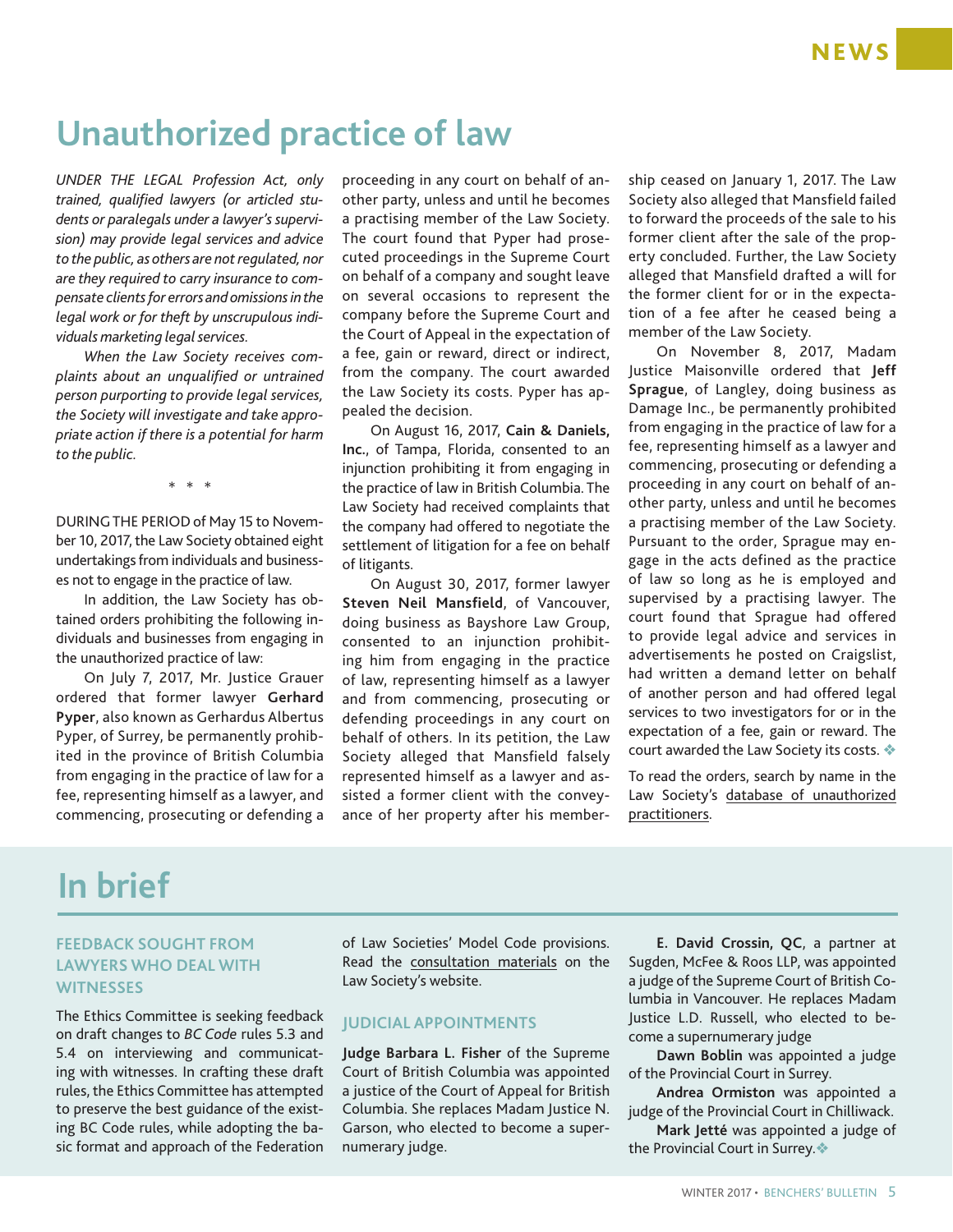### **NEWS**

# **Miriam Kresivo, QC, 2018 president**



IT IS THE DAY before the October 27 Bencher meeting, also known as committee meeting day at the Law Society. The building is bustling with activity as Benchers and members of committees, advisory committees and task forces gather to discuss important issues that impact how the profession provides legal services in BC.

Incoming president Miriam Kresivo, QC excuses herself from one of her many meetings for the day – she is on seven committees and subcommittees – to share with *Benchers' Bulletin* her hopes and priorities for the upcoming year. As we wait for the elevator, she remarks that she can be reached by email when she leaves town the following week for her vacation. "I am plugged in all the time," she says with a laugh. "I have an erratic schedule. And it suits me fine."

Her schedule will become even busier in the coming year. Kresivo takes the helm as president of the Law Society on January 1. "I really am excited about being president," she says. "If we could do one thing that makes access to justice more possible for the public, that would make it all worthwhile."

Citing the Canadian Forum on Civil Justice's 2016 findings, Kresivo says more than 80 per cent of Canadians do not obtain any legal advice for their legal problem. Although many lawyers are doing pro bono work, she believes that alone cannot solve the access to justice issues facing the legal profession and the public today. She and the Benchers support a novel approach to governing the legal profession: to regulate alternative legal service providers who may meet needs not currently met by lawyers.

"We continue to work with the government, as we need legislative changes to do that. It would be a significant change to the profession and for the public," she says. "It is exciting to think that you might be part of something that will really change how the legal profession is governed and how legal services are delivered. If we could accomplish that, it would be very significant and meaningful to me."

Another key initiative that Kresivo says will be top of mind for the coming year is how the Law Society responds to the Truth and Reconciliation Commission's recommendations. She is pleased with the Law Society's progress so far in striking the advisory committee and holding a symposium to seek feedback from the profession. This will be an ongoing priority for 2018. "We are on a journey and we need to focus on continuing forward on that path."

Kresivo is also looking forward to chairing the newly struck Recruitment and Nominating Advisory Committee, which seeks people with the requisite character, knowledge, experience, expertise and willingness to serve on committees, task forces and working groups. She says serving on committees is a great way for lawyers who may not currently have the time to dedicate as a Benchers to nevertheless get involved in the work of the Law Society. She encourages people to put their name forward and let the Law Society know they are interested: "Talk to a Bencher. There are lots of opportunities to be involved."

She notes that the legal profession is changing and there are challenges it has to grapple with head-on, including embracing technological advances, alternative legal service providers and examining the current articling system and whether it is appropriate and meets the needs of incoming lawyers.

Tackling challenges comes naturally for Kresivo, whose passion for trying new things led her to BC and to practise law. Born and raised in Montreal, she received her undergraduate degree in art history at McGill. She made the cross-country move to BC for architecture school, and after two years, decided to switch gears and study law. "As soon as I entered law school, I loved it. I thought, 'This was the right choice.'"

Kresivo articled at what was known then as Shrum Liddle, now McCarthy Tétrault, and clerked for the County Court in Vancouver. After her call to the bar in 1983, she practised as a commercial and insurance litigator at Alexander Holburn Beaudin & Lang LLP. Though she enjoyed the experience, she decided to try working in the corporate world. "I wanted to be involved with the decision making, instead of dealing with the results when something went wrong."

And so she joined Chevron Canada Ltd. in 1988, where she served as in-house counsel for the majority of her career until 2015. "I loved that job because it involved everything. On a typical day, I would have union negotiations, deal with an environmental problem, vet contracts and press releases and do corporate secretary work. You never got bored." Wanting to develop a specialty, she did a short stint at William M. Mercer Ltd. from 1991 to 1994 as a pension consultant. Despite having little pension experience at the time, she got the job and gained extensive expertise in that area of law.

Today, she has come full circle and practises part-time at Alexander Holburn as associate counsel. She splits her time between the firm, her duties as a commissioner of the BC Utilities Commission and of course, her role as a Bencher.

"The experience of being a Bencher has been far more gratifying than I ever thought it would be. Part of the joy is working with all the other people. It is amazing to see these wonderful people give up their time and work really hard as Benchers."

When she was working as corporate counsel, she often felt isolated from other members of the bar. She wanted to get involved and give back to the profession, so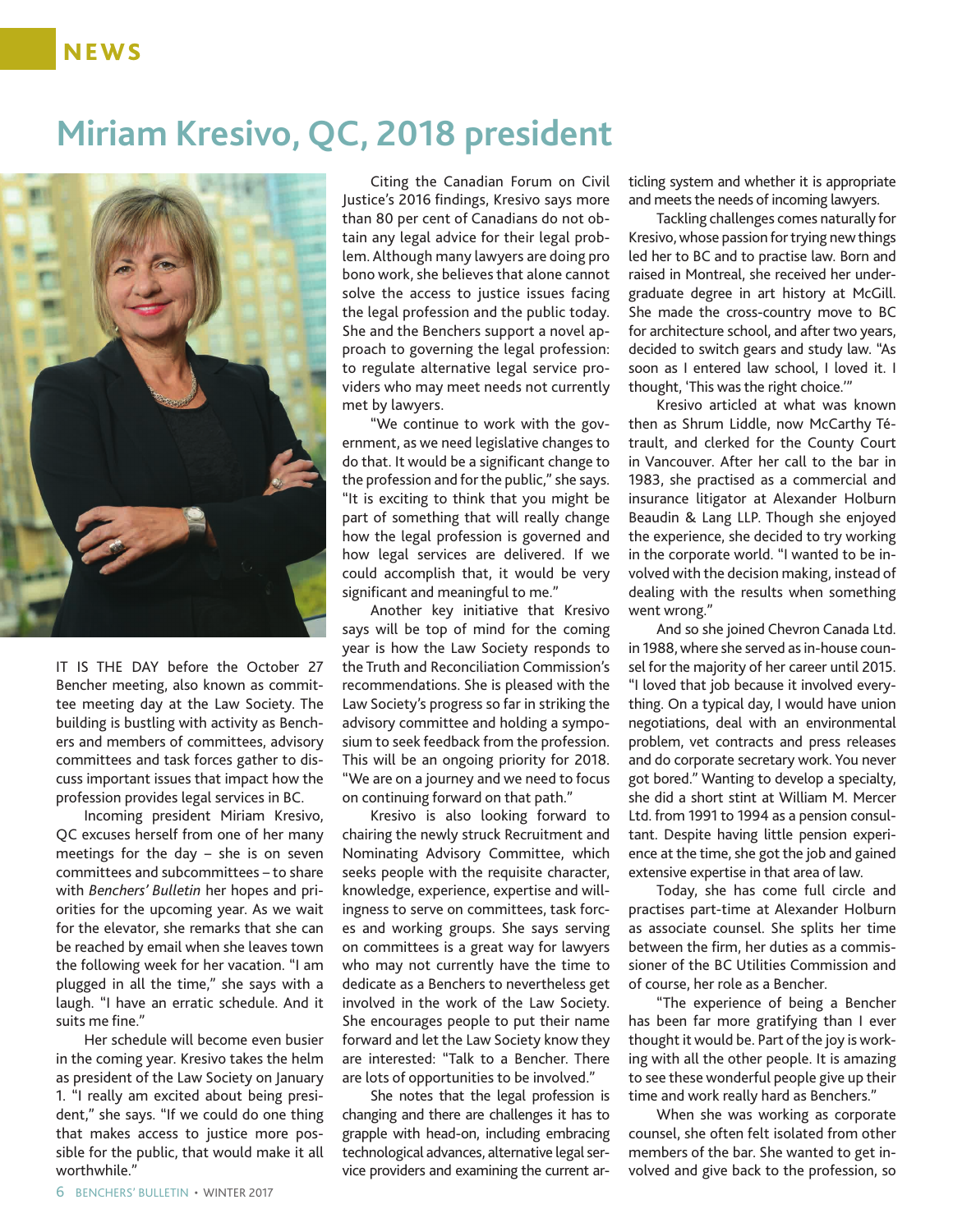she served as secretary-treasurer of the Vancouver Bar Association for nearly 14 years. She then decided that she wanted to contribute to the regulation of the profession, and so she ran for Bencher and was elected in 2012.

"The Benchers come from all walks of life. There are people I never would've met, because they're criminal lawyers or from other parts of the province. I've made some wonderful friends."

In her spare time, Kresivo and her husband are avid tennis players and can be seen at the Jericho Tennis Club at least four times a week. Off the courts, she checks opponents at a weekly chess group. She is also a lover of literature and the arts. She attends the Vancouver Writers Festival each year and is a member of not one, but two book clubs. She has also taken up piano and is trying to fit in drawing classes but says she will likely have to wait until she retires to do more – next year is looking pretty full. $\clubsuit$ 

# **Bencher election results**

THE 2018-2019 BENCHER election results are in. Four new Benchers will start their term on January 1, and 18 Benchers were re-elected. There will be 13 elected woman Benchers at the table — the highest number of woman Benchers to date.

Members had previously elected the following Benchers as president, first vicepresident and second vice-president, respectively, for 2018:

2018-2019 term:

Jasmin Ahmad Jeff Campbell, QC Jennifer Chow, QC Jeevyn Dhaliwal Brook Greenberg Lisa Hamilton Jamie Maclaren

Sharon Matthews, QC Steven McKoen

Elizabeth Rowbotham

**District No. 2 Victoria** Pinder K. Cheema, QC Dean P.J. Lawton, QC

*\*At the request of an unelected candidate, a review of the Vancouver election was conducted in accordance with Rule 1-36. Written reasons for the decision to uphold the Vancouver election results may be found on our[website](https://www.lawsociety.bc.ca/Website/media/Shared/docs/about/2017Bencherelection-reviewreasons.pdf).*

Tony Wilson, QC

- Miriam Kresivo, QC (president and Bencher for Vancouver)
- Nancy G. Merrill, QC (first vice-president and Bencher for Nanaimo)
- Craig A.B. Ferris, QC (second vicepresident and Bencher for Vancouver)

Kresivo, Merrill and Ferris continue as Benchers for their district by virtue of their executive office.

President Herman Van Ommen, QC congratulates the elected and re-elected Benchers and thanks all those who stood for election. He thanks Benchers Tom Fellhauer, C. E. Lee Ongman and Gregory A. Petrisor, who will not be returning, and acknowledges their years of dedicated service. $\clubsuit$ 

### **NEW BENCHERS IN 2018**



*Jennifer Chow, QC*



Here are the Benchers who were elected on November 15, 2017, for the

**District No. 4 Westminster** Martin Finch, QC Christopher McPherson Phil Riddell

**District No. 5 Kootenay**  Barbara Cromarty

**District No. 6 Okanagan** Michael Welsh

**District No. 7 Cariboo**  Geoffrey McDonald Heidi Zetzsche

**District No. 8 Prince Rupert** Sarah Westwood

**District No. 9 Kamloops**  Michelle Stanford

For full election results, see About Us > Benchers > [Bencher Elections](https://www.lawsociety.bc.ca/about-us/benchers/bencher-elections/).



*Geoffrey McDonald*



*Michael Welsh*



*Heidi Zetzsche*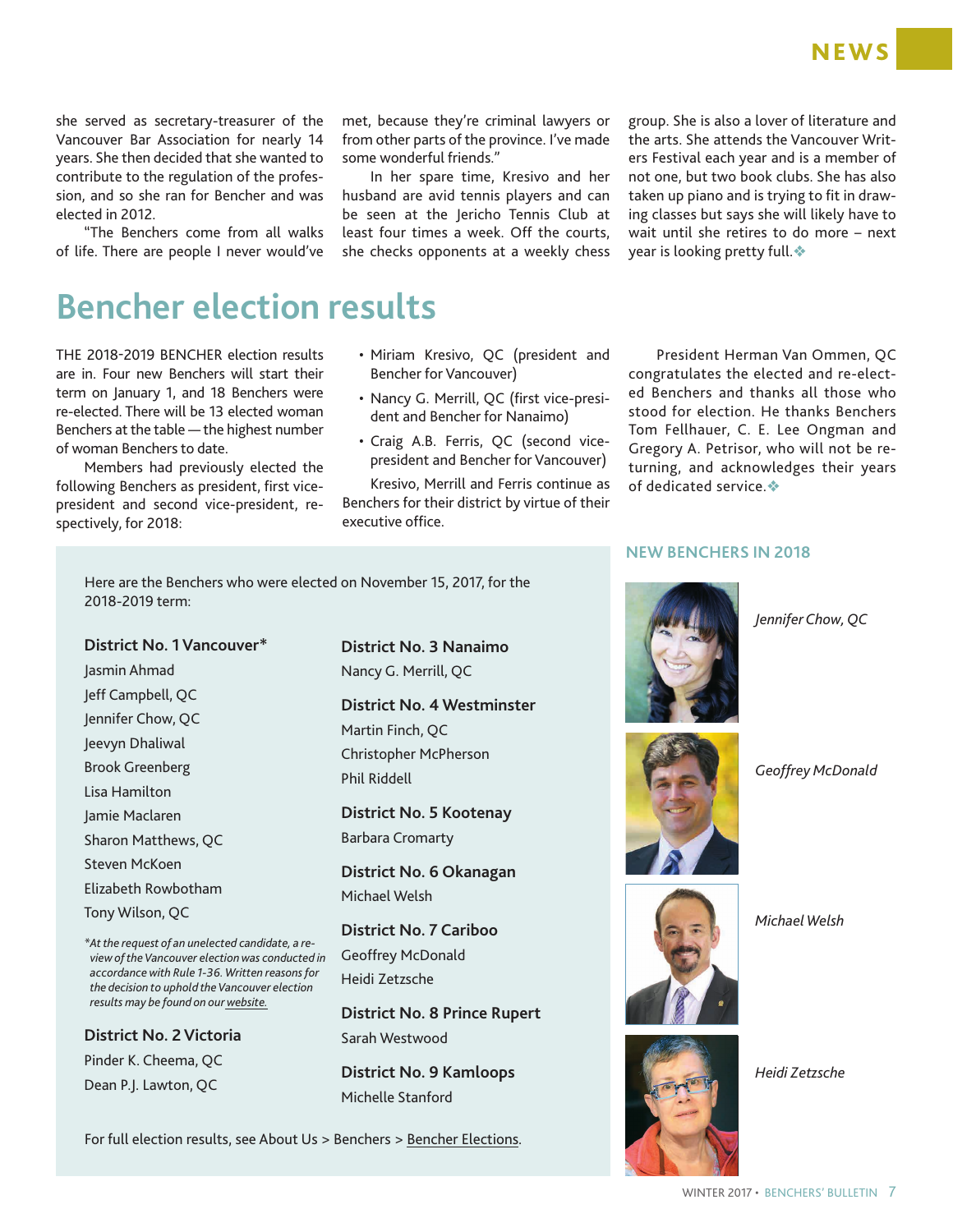

*President Herman Van Ommen, QC (left) and First Vice-President Miriam Kresivo, QC (right) listen to the Honourable Judge Steven Point (centre).*

### THE LAW SOCIETY held its first Truth and Reconciliation Symposium on November 23, where participants shared their ideas on how the legal profession can address systemic biases against Indigenous people and how the Law Society can take action to facilitate reconciliation. More than 450 lawyers, judges, academics and representatives from legal and Indigenous organizations were in attendance.

The event opened with a Coast Salish welcome by Wes Nahanee, Squamish Nation cultural ambassador, followed by an introductory plenary by symposium cochairs President Herman Van Ommen, QC and Indigenous lawyer Ardith Walkem to set the stage for the day.

Walkem introduced a video titled "But I Was Wearing a Suit," in which Indigenous lawyers voiced their experiences of discrimination and racial stereotypes. Their stories include being mistaken for clients by court staff and judges, being asked to leave the barristers lounge by other lawyers and having difficulty gaining afterhours access to the Courthouse Libraries. A common theme was being made to feel they do not belong in the legal profession. The video invited participants to consider the question "If this is how Indigenous lawyers are treated in the legal system, what

does that say about how Indigenous clients are treated?"

The dialogue continued as participants broke out into smaller sessions to discuss a wide range of topics, including biases in the practice of law, systemic biases, retention and advancement of Indigenous lawyers, legal aid, international legal standards, Indigenous laws, lawyer education and cultural competence.

At the afternoon keynote, the Honourable Judge Steven Point told a number of personal stories to illustrate the ways bias and discrimination are daily occurrences for Indigenous people. He recounted the time City staff, unfamiliar with the *Indian Act*, came onto his reserve and started building a dam without ever speaking to the Band Council. He expressed grief over the high suicide rates of Indigenous youth and the violence experienced by his family members. Because of the trauma experienced by Indigenous people, he has witnessed that many of them are hesitant to speak to non-Indigenous authority figures, whether in classrooms or in court.

"Reconciliation encompasses the idea of trying to grasp how Aboriginal people experience the world," Judge Point said. "The justice system has failed to understand Aboriginal people. It has failed

# **Truth and Reconciliation Symposium: Truth-telling and sparking change**

*"Truth and reconciliation. You need to learn the truth. We need to do something about reconciliation."*

**– The Honourable Judge Steven Point**

to take into account the Aboriginal perspective."

In closing, Judge Point asked each and every person in attendance to make a change within themselves. "Transformation and change doesn't begin out there. It begins in here," he said, pointing to his heart and head. "Individually, changing yourself."

The symposium wrapped up with facilitators sharing thoughts from the various breakout sessions and suggestions from participants on how to move forward. Van Ommen stated that the Law Society plans to release a report on the findings from the symposium, with a number of concrete initiatives that it can undertake next year. He further encouraged lawyers to continue their important work and keep the Law Society engaged as it continues its journey in the path toward reconciliation.

The Law Society extends a special thanks to members of the Truth and Reconciliation Advisory Committee, Continuing Legal Education BC's program lawyer Teresa Sheward for organizing the logistics of the symposium and facilitators Patricia Barkaskas, Tina Dion, Leah George-Wilson, Andrea Hilland, Celeste Haldane, Melissa Louie, Maxine Hayman Matilpi, Dr. Bruce McIvor and Ardith Walkem. $\clubsuit$ 

# **Provincial government outreach**

ON OCTOBER 4 AND 5, President Herman Van Ommen, QC, led a delegation from the Law Society to meet in Victoria with members of the NDP Government Caucus, the BC Liberal Opposition Caucus and Green Party of BC Caucus. He was joined by First Vice-President Miriam Kresivo, QC, Dean Lawton, QC, and Appointed Bencher Woody Hayes, in raising awareness of the Law Society's regulatory role among newly elected MLAs.

The Bencher delegation also took the opportunity to speak to the legal profession's shared commitment of ensuring fairness, improving access to justice, and implementing recommendations that lead to reconciliation. Caucus members from all political parties expressed interest in Law Society initiatives to broaden the scope of services that may be provided by non-lawyers, encourage more lawyers to do *pro bono* work, and support investments in legal aid.

 The Law Society is encouraged by the positive response of elected provincial representatives to its efforts to protect the public and advance the public interest in our justice system and looks forward to future outreach and further progress in the coming year. $\diamondsuit$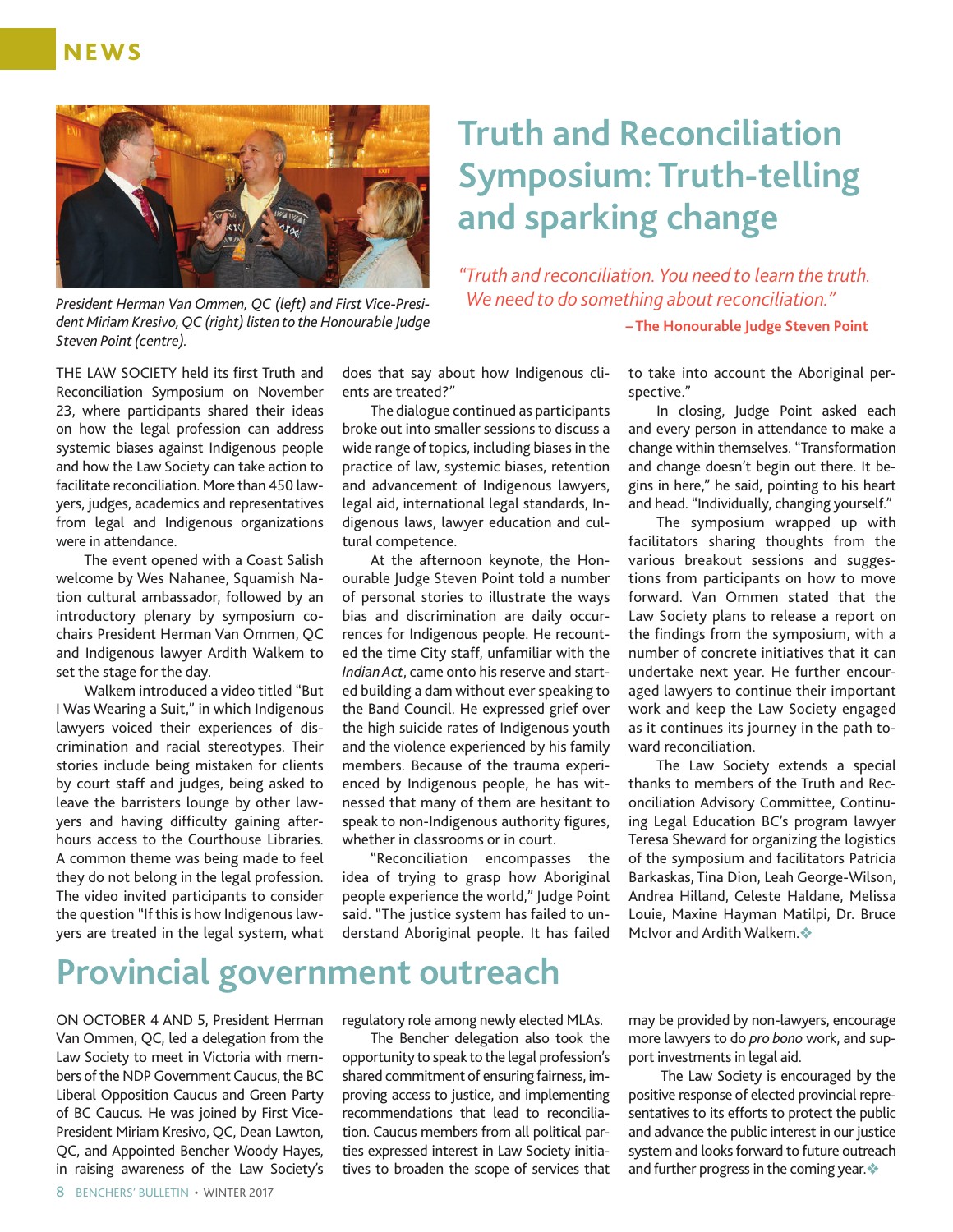# **Closing a client file: What documents to keep and for how long**

YOU ARE ABOUT to close a client's file. It may contain original documents, copies of correspondence with the client and third parties, fee bills, invoices, and other documents. You may be wondering: what should I keep and for how long?

The Law Society's practice advisors often receive phone calls from lawyers asking this question and what the rules are for retention of file records. The Law Society Rules deal with the storage and security of all records as well as outline time requirements for the retention of specific types of records, including records typically retained separate from a client file (e.g., general account deposit books). For the types of client file records that are not covered by the Rules, there are statutory, ethical and practical reasons to securely store such records for various lengths of time.

### *What Law Society Rules apply with respect to the retention of records?*

Read the complete Law Society Rules referred to below on our website for details. Below are some highlights.

### **1. Client identification and verification records**

A lawyer must retain a record of the information and documents obtained for client identification and verification for the longer of:

- the duration of the lawyer and client relationship and for as long as is necessary for providing services to the client, and
- a period of at least six years following completion of the work for which the lawyer was retained (Law Society Rule 3-107(3)).

#### **2. Fiduciary property records**

If a lawyer is responsible for fiduciary property, Rule 3-55(5) requires that a lawyer must be able to produce on demand, for 10 years from the final accounting transaction or disposition of valuables, the records set out in subrules (3) and (4). See Rule 1 for the definitions of "fiduciary property" and "valuables."

#### **3. Accounting, trust account, general account, cash transactions and billing records**

A lawyer must keep the records referred to in Rules 3-67 to 3-71 (e.g., detailed accounting records and supporting documents, trust account records, general account records, records of cash transactions, billing records) for as long as the records apply to money held as "trust funds" (defined in Rule 1) or to valuables held in trust for a client, and for at least 10 years from the final accounting transaction or disposition of valuables (Rule 3-75).

In addition to the requirement to keep them for 10 years, a lawyer must keep the records, other than electronic records, at his or her chief place of practice in British Columbia for at least three years from the final accounting transaction or disposition of valuables. The final accounting transaction normally occurs when the final bill has been issued to the client and all balances, including trust funds, have been accounted for, and the client's file is closed and stored. A "record" includes metadata associated with an electronic record (Rule 1).

A lawyer must prepare a monthly trust reconciliation of the total of all unexpended balances of funds held in trust for clients as they appear in the trust ledgers, with the total of balances held in the trust bank account or accounts, together with the reasons for any differences between the totals and the required supporting documents (Rule 3-73(1) and (2)). A lawyer must retain for at least 10 years each monthly trust reconciliation prepared under subrule (1), and the detailed listings described in subrule (2) as records supporting the monthly trust reconciliations (Rule 3-73(4)).

### **4. Regulatory requirements for records storage and security**

See Law Society Rules 10-3 and 10-4 regarding records storage and production, storage providers, custody, control, ownership, security and the triggering of reports to the executive director.

When required under the *Legal Profession Act* or the Law Society Rules, a lawyer must, on demand, promptly produce records in any or all of the following forms:

- printed in a comprehensible format;
- accessed on a read-only basis; and
- exported to an electronic format that allows access to the records in a comprehensible format.

The records, and the information contained in them, including any metadata associated with an electronic record, must be protected by making reasonable security arrangements against all risks of loss, destruction and unauthorized access, use or disclosure. The term "records" referred to in Rules 10-3 and 10-4 appears to be a broader category of records than the records referred to in Rule 3-75. According to section 29 of the *Interpretation Act*, a record includes books, documents, maps, drawings, photographs, letters, vouchers, papers, and any other thing on which information is recorded or stored by any means, whether graphic, electronic, mechanical or otherwise. In other words, a record would normally include the entire client file as well as the records referred to in Rule 3-75.

### *What other considerations apply to the retention of records?*

Apart from the regulatory requirements above, there are ethical, statutory and practical reasons to securely store records for various lengths of time.

#### **1. Ethical considerations**

The duties in Law Society Rules 10-3 and 10-4 are closely related to the ethical duty of confidentiality set out in the rules under section 3.3 of the *Code of Professional Conduct for British Columbia* (*BC Code*). The duty of confidentiality survives the professional relationship and continues indefinitely after the lawyer has ceased to act for the client (Code rule 3.3-1, commentary [3]). Subject to any solicitor's lien rights, the lawyer should promptly return a client's property to the client on request or at the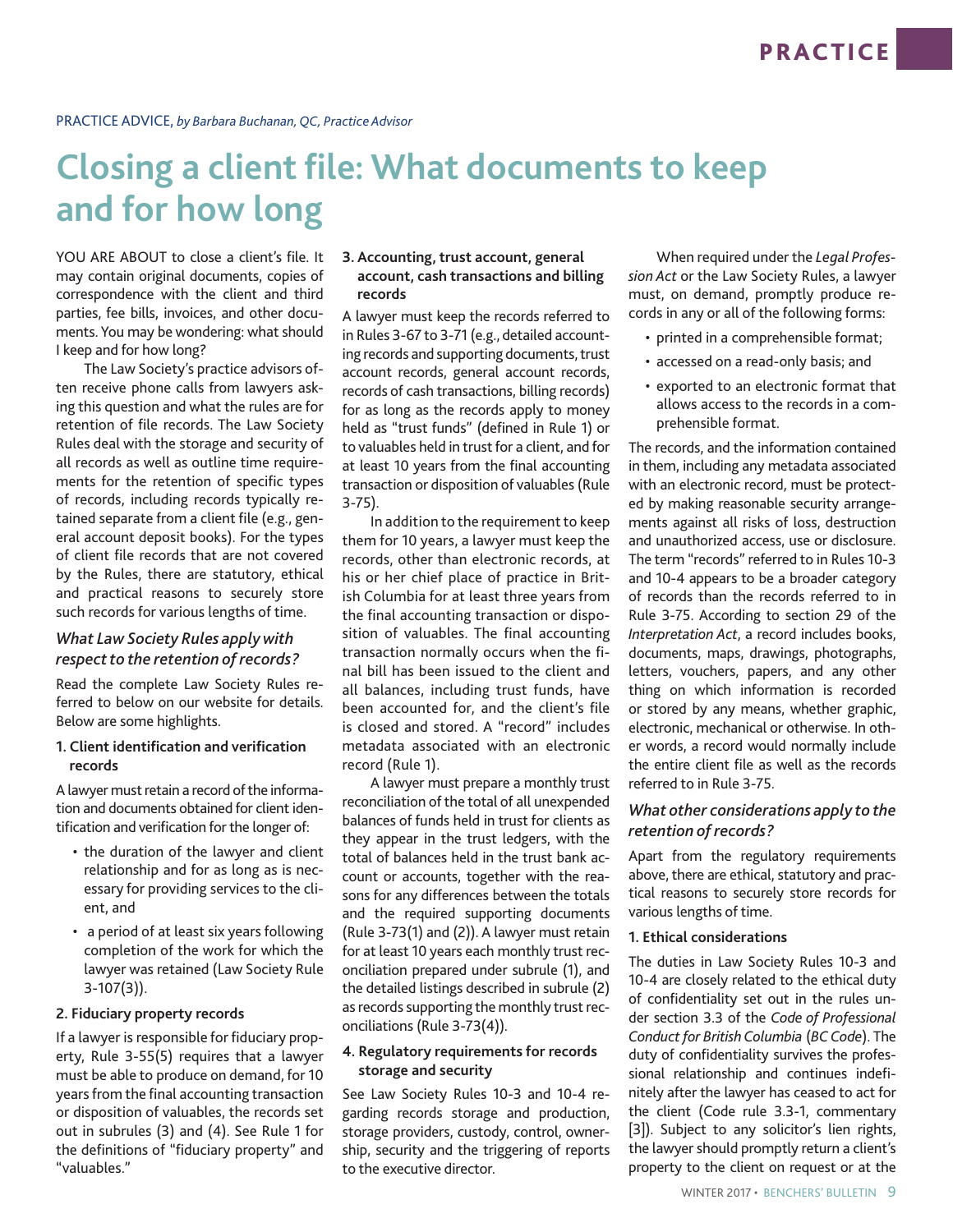### **Services for lawyers**

**Law Society Practice Advisors**

**Barbara Buchanan, QC Brian Evans Claire Marchant Warren Wilson, QC** 

Practice advisors assist BC lawyers seeking help with:

- Law Society Rules
- *• Code of Professional Conduct for British Columbia*
- practice management
- practice and ethics advice
- client identification and verification
- client relationships and lawyer-lawyer relationships
- enquiries to the Ethics Committee
- scams and fraud alerts

Tel: 604.669.2533 or 1.800.903.5300.

*All communications with Law Society practice advisors are strictly confidential, except in cases of trust fund shortages.* 

 $\blacklozenge$ 

**LifeWorks** – Confidential counselling and referral services by professional counsellors on a wide range of personal, family and workrelated concerns. Services are funded by, but completely independent of, the Law Society and provided at no cost to individual BC lawyers and articled students and their immediate families.

٠

Tel: 1.888.307.0590.

### **Lawyers Assistance Program (LAP)** –

Confidential peer support, counselling, referrals and interventions for lawyers, their families, support staff and articled students suffering from alcohol or chemical dependencies, stress, depression or other personal problems. Based on the concept of "lawyers helping lawyers," LAP's services are funded by, but completely independent of, the Law Society and provided at no additional cost to lawyers. Tel: 604.685.2171 or 1.888.685.2171.

 $\blacklozenge$ 

**Equity Ombudsperson** – Confidential assistance with the resolution of harassment and discrimination concerns of lawyers, articled students, law students and support staff of legal employers. Contact Equity Ombudsperson **Claire Marchant** at tel: 604.605.5303 or email: [equity@lsbc.org.](mailto:equity@lsbc.org)

conclusion of the retainer.

The *BC Code* provides ethical guidance relevant to file management, storage and disposal procedures in section 3.5 (Preservation of clients' property). "Property" is broadly defined in the Code and includes "a client's money, securities as defined in the *Securities Act*, original documents such as wills, title deeds, minute books, licences, certificates and the like, and all other papers such as client's correspondence, files, reports, invoices and other such documents, as well as personal property, including precious and semi-precious metals, jewelry, and the like" (rule 3.5-1).

A lawyer must care for a client's property as a careful and prudent owner would when dealing with like property and observe all relevant rules and laws about the preservation of a client's property entrusted to the lawyer (rule 3.5-2). A lawyer is responsible for maintaining the safety and confidentiality of the client's files in the lawyer's possession and should take all reasonable steps to ensure the privacy and safekeeping of the client's information. A lawyer must clearly label and identify a client's property and place it in safekeeping distinguishable from the lawyer's own property (rule 3.5-3). In addition, a lawyer must maintain such records as necessary to identify clients' property that is in the lawyer's custody (rule 3.5-4).

### **2. Statutory requirements**

Provincial and federal statutes such as the *Business Corporations Act*, SBC 2002, c. 57, the *Evidence Act*, RSBC 1996, c. 124, the *Income Tax Act*, RSBC 1996, c. 215, the *Canada Business Corporations Act*, RSC 1985, c. C-44, the *Income Tax Act*, RSC 1985, c. 1 (5th Supp.), the *Canada Evidence Act*, RSC 1985, c. C-5 and the Personal Information Protection Act, SBC 2003, c. 63 contain records retention provisions. Be aware of such provisions and return to the client any original documents the client is required to retain unless you have agreed to store the documents for the requisite period. Also, some clients may not be permitted to keep records outside of Canada, such as registered charities, municipalities and public bodies. For such clients, records that are kept outside of Canada and accessed electronically within Canada are not considered to be records kept in Canada.

A client may also be subject to the

statutory requirements of governments outside of BC or Canada, for which the client may require advice from counsel competent to practise in such other jurisdictions.

If the client instructs a lawyer to retain the client's records until certain statutory requirements are fulfilled and the lawyer chooses to accept that responsibility, the lawyer should establish the terms in writing, including who will bear the costs of such retention and when the obligations will end. These matters can be dealt with in the retainer letter or the final closing letter.

### **3. Defending against liability claims**

Appropriately documenting a file, retaining the file, and retaining the right parts of the file can be crucial in a lawyer's defence against a liability claim. The initial retainer letter, notes of instructions and conversations, telephone records, copies of important papers and correspondence, and drafts are particularly important in the defence of a negligence suit or other claim. If a lawyer turns over a file to a successor lawyer, it is in the original lawyer's interest to note what file materials belong to him or her and need not be provided to the client and before handing the remaining documents over, to keep a copy at the lawyer's expense of the file contents that belong to the client. See *[Closed Files – Retention and](https://www.lawsociety.bc.ca/Website/media/Shared/docs/practice/resources/ClosedFiles.pdf)  [Disposition](https://www.lawsociety.bc.ca/Website/media/Shared/docs/practice/resources/ClosedFiles.pdf)*, Appendix B: Minimum retention and disposition schedule for specific records and files – Rules and Guidelines, and Appendix D: File Ownership.

In light of the discovery component of limitation periods, negligence actions can be brought many years after the alleged negligence has occurred. However, the risk of a claim does diminish as time passes. The Lawyers Insurance Fund reported that from 1986 to 2016, 81 per cent of reports of claims or potential claims were made within three years of the alleged negligence and 97 per cent were within 10 years. Out of a total of 29,510 reports, 832 or 2.8 per cent were made more than 10 years after the alleged mistake. Nevertheless, the possibility of late claims exists and such claims are more difficult to defend against without documentary evidence to refresh the lawyer's memory or to corroborate events.

### **4. Defending against complaints**

Another reason for file retention is to enable a lawyer to defend against a complaint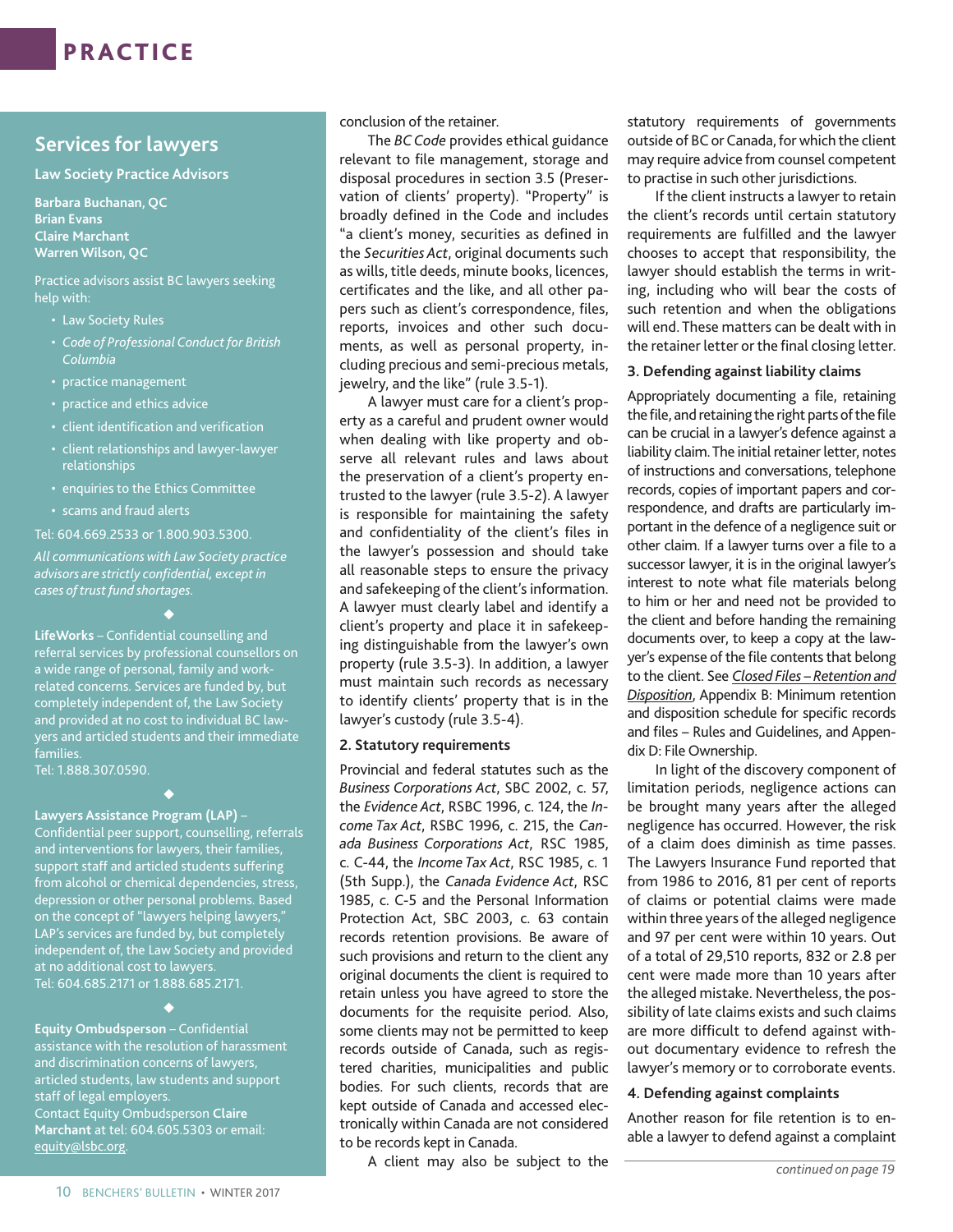# **Conduct reviews**

THE PUBLICATION OF conduct review summaries is intended to assist lawyers by providing information about ethical and conduct standards.

A conduct review is a confidential meeting between a lawyer against whom a complaint has been made and a conduct review subcommittee. The review may also be attended by the complainant at the discretion of the subcommittee. The Discipline Committee may order a conduct review, rather than issue a citation to hold a hearing regarding the lawyer's conduct, if it considers a conduct review to be a more effective disposition and that it is in the public interest. The committee takes into account a number of factors, including:

- the lawyer's professional conduct record;
- the need for specific or general deterrence;
- the lawyer's acknowledgement of misconduct and any steps taken to remedy any loss or damage caused by the misconduct; and
- the likelihood that a conduct review will provide an effective rehabilitation or remedial result.

#### **BREACH OF NO CASH RULE**

A lawyer accepted a cash retainer of \$10,000 from a criminal law client and later refunded the client \$8,950 by trust cheque, contrary to the "no refund in cash" requirement of Rule 3-59(5) of the Law Society Rules. The lawyer also incorrectly reported that he had not made any refunds of cash retainers when filing his 2016 trust report with the Law Society. These matters came to the Law Society's attention during a Law Society compliance audit. The lawyer, who frequently receives cash retainers, had a practice of noting cash receipts with a "c" on the receipt. The lawyer's assistant missed the "c" notation on this receipt when preparing the trust cheque to refund the retainer. The lawyer relied upon his staff and did not make an independent inquiry as to the source of the retainer.

A conduct review subcommittee advised the lawyer that his conduct was inappropriate because, by breaching the no refund in cash requirement and subsequently filing an incorrect trust report, he was undermining the goal of the cash transaction rule, which is aimed at preventing lawyers' trust accounts from being used to launder funds. The lawyer has since improved his office systems by ensuring that both he and his assistant confirm the source of trust funds before refunding them. The lawyer also instituted a new office system that requires him to make personal inquiries as to the source of funds before cheques are issued from his trust account. The lawyer was contrite and acknowledged the failure of his office systems leading to his breach of the refund in cash requirement. (CR 2017-31)

In a separate case, a lawyer in a litigation matter accepted cash retainers in the aggregate amount of \$14,790 from a client and then later refunded the client \$1,195.87 by trust cheque, contrary to Rule 3-51.1(3.2) [now Rule 3-59(5)] of the Law Society Rules. The lawyer also incorrectly reported that her firm had not made any refunds of cash retainers in excess of \$1,000 in her firm's 2015 trust report with the Law Society. The breach of these rules was identified during a Law Society compliance audit. The breach occurred when the lawyer asked her bookkeeper to prepare a final account and other documents for the file. Although the lawyer reviewed the documents that had been prepared by her bookkeeper, she did not review the underlying file. Had she done so, she

likely would have been alerted to the fact that the retainer had been made by way of cash payments.

A conduct review subcommittee discussed the importance and the purpose of the cash transaction rule with the lawyer. The subcommittee advised that the purpose of the rule is twofold. First, it serves the purpose of protecting the public interest from lawyers becoming involved, inadvertently or otherwise, in money laundering activities. Second, the profession could potentially lose its exemption from the reporting requirements of the federal Financial Transactions and Reports Analysis Centre of Canada (FINTRAC), without lawyers' vigilant and strict adherence to the cash transaction rule. Without the FINTRAC exemption, lawyers would be required to disclose the names of and financial information about clients who make cash payments in excess of certain threshold amounts; this exemption is important to preserving lawyers' ability to protect solicitor and client privilege.

The lawyer acknowledged the purpose and importance of the cash transaction rule and that the self-regulating nature of the Law Society requires it to strictly adhere to and police the rule. In order to avoid a similar breach from occurring, the lawyer has taken steps to set up a new office system, which clearly identifies files where retainers are received in cash, regardless of amount, so that these files will be reviewed on closing for compliance with the cash transaction rule. In addition, the lawyer has agreed to continue to discuss with her staff the purpose and importance of the rule. She will consider having her bookkeeper review the free online trust accounting refresher course offered by the Law Society. She has also agreed to consider preparing a written office manual setting out, among other things, the procedure she has established for dealing with cash transactions. (CR 2017-32)

In another instance, a lawyer's firm received a total of \$22,420 in cash from a client for a retainer on a criminal matter. The lawyer refunded the client \$2,500 by way of electronic transfer, contrary to Rule 3-51.1(3.2) [now Rule 3-59(5)] of the Law Society Rules. This matter came to the Law Society's attention as a result of a Law Society compliance audit. The lawyer's client, a resident of BC, was incarcerated in a foreign country. The lawyer was retained to find counsel for his client in the foreign country. The lawyer received six cash retainers on behalf of his client, totaling \$22,420. From the cash received, \$14,320 was electronically transferred to the retained lawyer to pay his invoices for legal fees and disbursements. The lawyer then refunded the client \$2,500 by electronically sending the funds to the retained lawyer on his behalf.

A conduct review subcommittee advised the lawyer that his conduct was inappropriate because he breached the no refund in cash requirement of the cash transaction rule by refunding more than \$1,000 by cash. The lawyer has taken steps to change his office systems by making his staff aware of the cash transaction rule, calling a practice advisor when issues arise for him and ensuring his trust ledger indicates whether funds deposited were received as cash or some other form of deposit. (CR 2017-33)

### **INCIVILITY**

A lawyer posted comments on his client's social media website that were personal and derogatory of the opposing party in a family law dispute. The comments were contrary to the lawyer's obligations under rules 7.2-1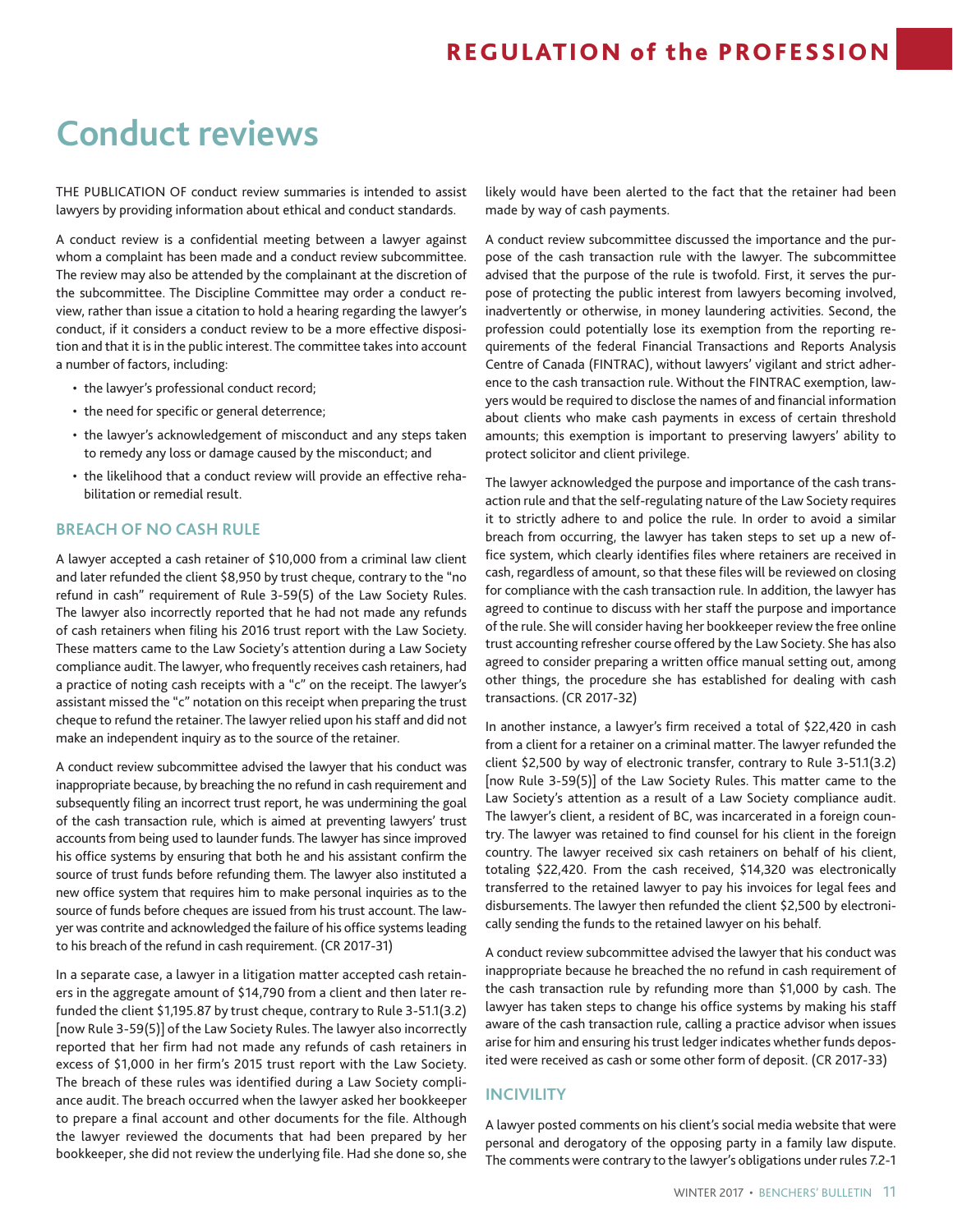and 7.2-4 of the *Code of Professional Conduct for British Columbia*, which state that a lawyer is to be courteous and civil to all of those with whom he has dealings and to ensure all communications maintain an appropriate, professional tone. The lawyer had received a call from his client late one evening, asking what the client should do about a comment posted on his "GoFundMe" page. The lawyer reviewed the post and immediately responded with the objectionable comments, criticizing the other party and praising his client. The lawyer acknowledged that he should not have posted the comments in haste and late at night, but rather should have waited in order to deal with the issue more thoughtfully and professionally. The lawyer admitted that his comments were unprofessional and he apologized directly to the complainants who were in attendance at the conduct review.

The conduct review subcommittee advised the lawyer that in the future, he would need to keep in mind that the true test of a lawyer's commitment to the obligation of courtesy comes when emotions are running high. The subcommittee provided the lawyer with a copy of the Canadian Bar Association BC Branch's Best Practice Guidelines for Lawyers Practicing Family Law and emphasized the following portions of the guidelines in avoiding any future similar conduct: strive to remain objective at all times and not to over-identify with clients or be unduly influenced by the emotions of the moment, avoid using inflammatory language and be mindful of the responsibility that his clients have in regard to their children and the adverse impact that matrimonial proceedings may have upon them.

The lawyer acknowledged that this process has been a learning experience for him, and one which emphasizes the importance of not making communications while emotions are running high. Going forward, the lawyer has committed not to post comments publicly about any matters in which he is involved. (CR 2017-34)

In another matter, a lawyer received offensive and inflammatory emails from a former client, which included allegations that the lawyer had engaged in improper conduct. The lawyer responded to the communications with emails containing unprofessional and discourteous language, contrary to one or more of rules 2.2-1, 7.2-1 and 7.2-4 of the *Code of Professional Conduct for British Columbia,* which deal with the proper tone of professional communications. The lawyer acknowledged that he responded to the former client's correspondence in anger but stated he felt the communications to have been personal in nature and not issued in the course of his practice.

A conduct review subcommittee advised the lawyer that, because his emails were to an ex-client, they were not personal in nature. The subcommittee further advised the lawyer that his conduct was inappropriate because his communications had been unprofessional and contrary to the Code rules set out above. The subcommittee stated that while they could understand how upsetting it was to receive the communications from his ex-client, there is an obligation on lawyers to be courteous and professional in their communications, even if the lawyer is faced with rudeness and abusiveness.

The subcommittee recommended ways the lawyer could avoid engaging in unprofessional communications in the future, including after drafting a responsive communication while in an emotional state, setting the correspondence aside until the next day and then considering its contents again before sending it, having other counsel respond on his behalf, or having other counsel review his correspondence before sending it. The subcommittee recommended the lawyer generally adopt a less immediate approach to responding to email correspondence. The lawyer acknowledged that he should not have sent the responses he did. In the future, if he were to receive similar communications, the lawyer committed to having other counsel respond on his behalf or having other counsel review his correspondence before it is sent. (CR 2017-35).

#### **THREATENING TO MAKE A COMPLAINT/INCIVILITY**

A lawyer represented his clients in a real estate transaction that required a discharge of mortgage from a mortgage company. The lawyer wrote to the mortgage company requesting a payout statement for his clients' mortgage. The mortgage company wrote back advising of its policy on the discharge of mortgages and provided the payout statement.

The lawyer called the mortgage company to complain that its discharge of mortgage policy was incompatible with the Canadian Bar Association's standard form of undertakings, which the parties in the transaction had adopted. The lawyer later attended at the offices of the mortgage company and advised the president that he intended to report the mortgage company to the Association of Mortgage Brokers and to the Financial Institutions Commission. The lawyer allowed the tone of his communications with the president and staff of the mortgage company to become unprofessional. The lawyer was asked three times to leave the office and left only when a staff member opened the door and indicated he should exit.

The conduct review subcommittee advised the lawyer that his conduct was inappropriate because rule 3.2-5 of the *Code of Professional Conduct for British Columbia* prohibits a lawyer from threatening to make a complaint to a regulatory authority in an attempt to gain a benefit for a client. Additionally, the lawyer was advised that rule 7.2-1 of the Code imposes a positive duty on lawyers to be courteous and civil to all persons with whom they have dealings and that rule 7.24 of the Code prohibits lawyers from communicating to any person in a manner that is inconsistent with the proper tone of a professional communication.

The subcommittee advised the lawyer that all lawyers owe a duty of courtesy to those they interact with, regardless of the circumstances, including whether they believe they are being treated with courtesy by others. The lawyer acknowledged that he must be conscious of the tone of his communications and advised that he understood that what he might consider to be an acceptable tone or appropriate language may not be perceived the same way by others. The lawyer also advised that he is now conscious of the need not to be "reactive" and not to allow the tone of his communications to escalate. The lawyer additionally advised the subcommittee that he now communicates more in writing, is conscious of the tone of his communications and will ask others to review his written communications as a precaution. The subcommittee recommended that the lawyer consider issuing an apology to the president of the mortgage company. The lawyer advised that he would consider that recommendation. (CR 2017-36)

### **IMPROPER COMMUNICATION WITH CLIENT**

In a child custody matter, a lawyer sent an email to his client, the contents of which he knew or ought to have known could improperly interfere with the preparation of a views of the child report, contrary to rules 2.2-1 and 5.1-2 of the *Code of Professional Conduct for British Columbia*. The lawyer represented a mother in an action that resulted in a court order permitting his client to move to the United States with her infant son, but also ordering that upon high school age, her son be given the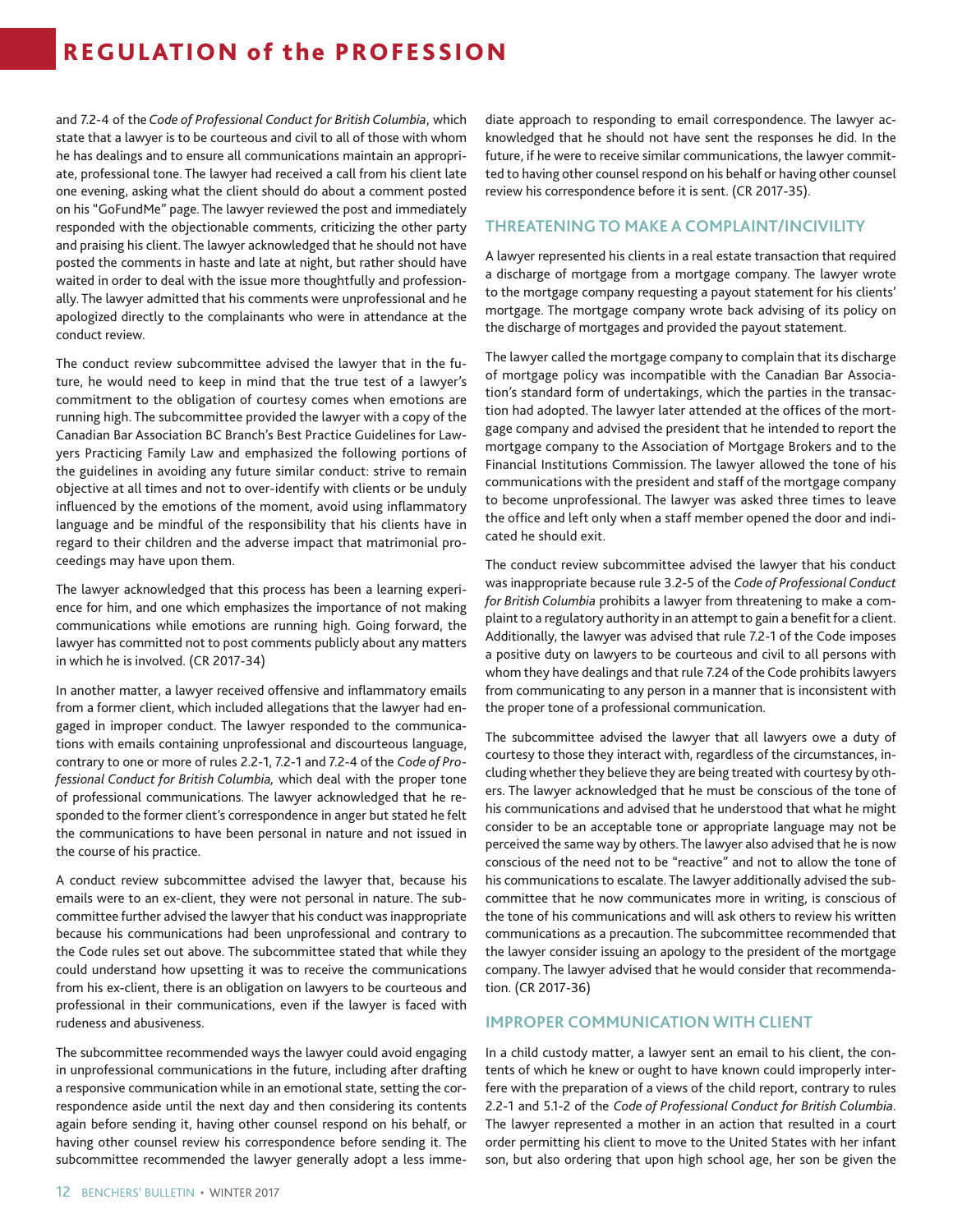opportunity to live with his father and to attend high school in Vancouver. As the son approached high school age, the client applied to the court to vary the original order, claiming that her son wanted to remain in the United States. The court ordered a views of a child report, pursuant to s. 211 of the *Family Law Act*. The client asked the lawyer how to prepare herself and her son for the process. Instead of providing an overview of the process and telling his client to simply cooperate and tell the truth, the lawyer wrote a substantive email to the client setting out exactly what her son should say to the psychologist to garner the best result. Unbeknownst to the lawyer, his client put the email in her son's backpack that he took with him to Vancouver before the views assessment. The father found the email in his son's backpack before the court hearing.

A conduct review subcommittee advised the lawyer that his conduct was inappropriate because lawyers must not advise clients to give specific directions to their children for a views of the child report or for any reports prepared for the court. Rule 5.1-2 of the Code states that when acting as an advocate, a lawyer must not "endeavour or allow anyone else to endeavour, directly or indirectly, to influence the decision or action of a tribunal or any of its officials in any case or matter by any means other than open persuasion as an advocate." Rule 2.2-1 of the Code provides that "a lawyer has a duty to carry on the practice of law and discharge all responsibilities to clients, tribunals, the public and other members of the profession honourably and with integrity."

The subcommittee reminded the lawyer that authors of a views of a child report or the authors of any reports ordered pursuant to s. 211 of the *Family Law Ac*t are the court's expert, and that the purpose of such reports are to assist the court in making a decision that is in the best interests of the child. It is crucial that the court have the child's uncoached, untainted views through the neutral professional. It is stressful for a child to be interviewed by a professional for a court report and a lawyer must not add in any way to that stress.

The subcommittee advised the lawyer that he should not have, in any way, participated in influencing what his client's child would say to the psychologist. The lawyer stated that he had written the email in haste and in response to an emotional and anxious client to make her feel better. He advised that he would think twice before ever emailing or advising a client in haste or reacting to the emotions of a client. The lawyer expressed insight in appreciating his own stress level and comfort with dealing with emotionally charged files. He had previously not taken on many family law files as he found them personally stressful and he committed not to take any family clients in the future. (CR 2017-37)

### **QUALITY OF SERVICE**

A lawyer drafted a will and property transfer documents for an elderly deaf client without effectively communicating with the client to ensure that she understood the documents. The client, who did not speak or read English, attended at the lawyer's office with two friends. The friends provided the majority of the instructions for the will, which named one of the friends as an executor. The will did not make any provision for the client's son or grandchildren and left the bulk of the estate to in-laws and a charity suggested by the friends. The lawyer did not meet with the client alone, nor did he properly explain to the client the effects of the will.

A conduct review subcommittee advised the lawyer that his conduct was inappropriate as he failed to provide a quality of service at least equal to that generally expected of a competent lawyer, contrary to rule

3.1-2 of the *Code of Professional Conduct for British Columbia*. Although the lawyer initially had difficulty in focusing on the problems and deficiencies in his handling of this matter, with counsel's assistance he was able to acknowledge that he had not adequately handled the matter. The lawyer agreed he had failed to consider issues such as undue influence, fraud, capacity, and other matters fundamental to drafting a will and property transfer documentation for a client in circumstances such as those of this client. The lawyer also stated that he had completely failed to turn his mind to the difficulties inherent in disinheriting an only child from a will. The lawyer expressed his appreciation for the Law Society's process in bringing him to a conduct review to discuss the matter, and in particular, his appreciation for the subcommittee's analysis of where he had failed to assist the client. The lawyer stated that, to avoid a recurrence of the concerns, and in light of his age and length of practice, he would cease all practice in this area and would avoid drafting or assisting in the drafting of wills. The subcommittee noted that the lawyer did not have previous relevant complaints and given the lawyer's commitment to cease practicing in the area of wills and estates law, it is unlikely such a matter will reoccur. (CR 2017-38)

### **BREACH OF UNDERTAKING**

A lawyer breached an undertaking on a real estate conveyance by failing to provide the payout particulars within five business days of the completion date, contrary to rules 5.1-6 and 7.2-11 of the *Code of Professional Conduct for British Columbia*. In the real estate conveyance at issue, a notary represented the purchaser and the lawyer represented the vendor. After the conveyance was completed, the lawyer's conveyancing assistant attempted to fax the payout particulars to the notary, but the fax machine signal was busy at the notary's office, and as a result, the fax was not received.

The lawyer believed payout documents had been faxed to the notary because his cover letter was stamped with the word "faxed." It was not until several weeks later, after being contacted by the notary's assistant, that the lawyer examined the transaction file and he realized there was not a fax transmission report confirming the fax had been received by the notary and that in fact the payout documentation had not been sent. The lawyer then emailed scanned copies of the payout documents to the notary and subsequently received an email confirming that the payout documents had been received.

The lawyer admitted to a conduct review subcommittee that he had breached the undertaking. He did not attempt to provide an excuse for the breach; however, at the request of the subcommittee he provided an explanation for what had happened. The subcommittee advised the lawyer that his conduct was inappropriate because he failed to personally take steps to ensure he had complied with the undertaking. In particular, he did not personally check the fax transmission record to make sure that the faxed letter sent by his assistant, including the attached documents, was delivered to the notary.

The subcommittee informed the lawyer that his firm's standard letter for accepting undertakings was not appropriate because the letter stated "our office" would accept the undertaking. An office cannot accept an undertaking (or impose one); only a lawyer can do so, as set out in Code rule 7.2-11. Additionally, the lawyer was informed by the subcommittee that it was not appropriate for the standard undertaking letter to have the name of a different lawyer appearing as signatory, and for that lawyer to sign the letter in place of the indicated signatory. This is because the lawyer giving or accepting the undertaking should be clearly identified.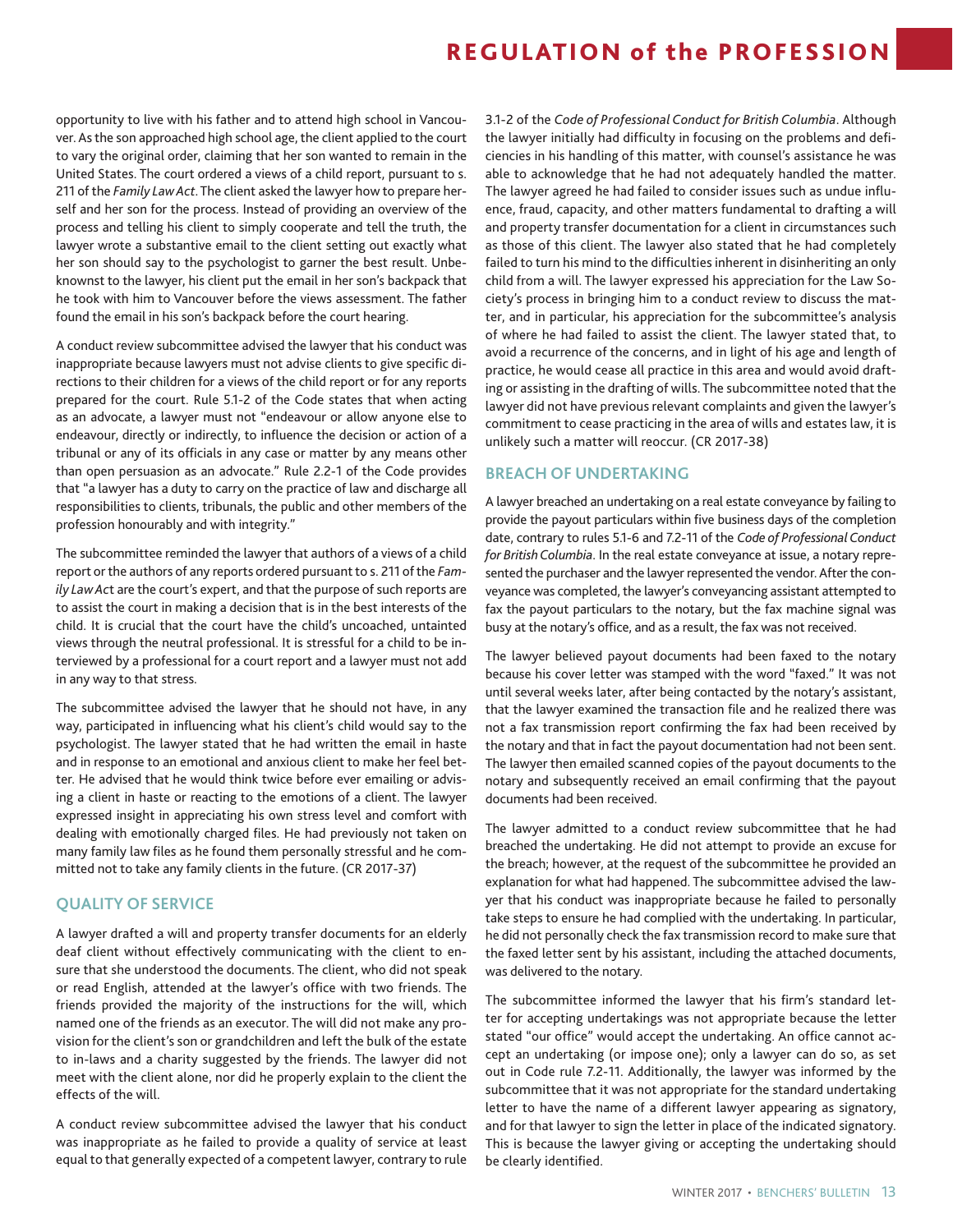The lawyer was forthright and unwavering in his acknowledgment of the breach of the undertaking. The lawyer has taken steps to prevent such conduct from happening in the future, including personally reviewing all outgoing fax transmission records in a timely way to ensure documents sent by this method are received by the intended recipient and informing his support staff about the nature, purpose, importance and seriousness of complying with undertakings. The lawyer also agreed to modify his firm's standard letter for accepting undertakings to indicate the particular lawyer accepting the undertaking, not the firm doing so, and that the lawyer signing the letter would always be the same lawyer whose name is typed on the letter as the signatory. In addition to the recommendations above, the subcommittee also recommended that in every case, the lawyer should ensure a printed copy of the fax record confirming document delivery associated with an undertaking be placed in each real estate transaction file. As outlined above, the lawyer has taken steps to correct and enhance the procedures he uses to ensure timely delivery of documents in order to meet undertakings he accepts. (CR 2017-39)

In another case, a lawyer breached his undertakings on two real estate conveyance files by failing to provide the payout particulars within five business days of the completion date, contrary to rules 5.1-6 and 7.2-11 of the *Code of Professional Conduct for British Columbia*. On both occasions, the lawyer was reminded by the buyers' lawyer that he had failed to provide the payout particulars in a timely way. There was no resulting harm and the buyers' lawyer waived the breach of the undertakings. This conduct arose out of the lawyer's failure to personally ensure that the undertakings were satisfied. The lawyer noted that the period in question was an extremely busy one, that the legal assistants who were assisting in his file work were junior and that additional support staff was needed to manage his increased case load.

A conduct review subcommittee advised the lawyer that his conduct was inappropriate because reliance on undertakings is fundamental to the practice of law and must be accorded the most diligent attention. Undertakings are of utmost importance in real estate matters, and lawyers and notaries must be confident that lawyers will abide by their terms. The lawyer has since hired a further staff member, has discussed the importance of undertakings with his staff and has instituted protocols and procedures at his firm to guard against a recurrence of the problem. (CR 2017-40)

In another case, a lawyer was acting for the plaintiff in an estate litigation matter, which was settled in mediation. The defendants' lawyer provided the lawyer with copies of a settlement agreement on the lawyer's undertaking "[not] to release them or deal with them in any way" without his written permission. The parties later disagreed as to the terms finalizing the settlement. The lawyer brought an application to court to enforce the settlement and in support of the application, she prepared her assistant's affidavit and attached a copy of the settlement agreement to it as an exhibit. The lawyer forgot about the undertaking and did not obtain the defendants' lawyer's permission before attaching the settlement agreement to the affidavit. When the breach was brought to her attention, the lawyer promptly took steps to have the settlement agreement withdrawn from her application.

The conduct review subcommittee advised the lawyer that her conduct was inappropriate because, by attaching the settlement agreement to the affidavit without receiving opposing counsel's written permission, she contravened rules 2.1-4, 5.1-6 and 7.2-11 of the *Code of Professional Conduct for British Columbia*, which provide that a lawyer must fulfill every undertaking regardless of timing or retrospective reasonableness. The

subcommittee further reminded the lawyer that undertakings are the cornerstone of efficient and trusted transactions between lawyers and that fulfilling every undertaking is an essential ingredient to the maintenance of public credibility and trust in lawyers.

The lawyer took full responsibility for breaching the undertaking and acknowledged that it was a contravention of her professional obligations. The lawyer expressed regret that she did not give more attention to the wording of the undertaking. Since her breach, the lawyer has implemented a system to remind her of all current undertakings and to identify documents connected to undertakings. She has discussed with her colleagues and staff file management issues relevant to undertakings and the importance of identifying and fulfilling all undertakings. The subcommittee encouraged the lawyer to continue her vigilance regarding the acceptance, identification and fulfillment of all undertakings. (CR 2017-41)

### **CONFLICTS OF INTEREST BETWEEN LAWYER AND CLIENT**

A lawyer was required to meet with a conduct review subcommittee to discuss his conduct in borrowing monies from two of his clients in transactions that were not of a routine nature or in the ordinary course of business for either party, contrary to Chapter 7, Rule 4 of the *Professional Conduct Handbook*, then in force; loaning monies to one or two clients, neither of whom were independently represented in all aspects of the loan, contrary to Chapter 7, Rule 5 of the *Handbook;* and after making the loans to the clients, continuing to perform legal services for the clients despite having a financial interest that would reasonably be expected to have affected his professional judgment, contrary to Chapter 7, Rule 2 of the *Handbook.* This matter came to the Law Society's attention as a result of a referral from the Law Society's trust assurance department during a compliance audit.

The subcommittee advised the lawyer that his conduct was inappropriate because he failed to adequately clarify his role as to who his client or clients were and whose interests he was protecting. The lawyer also failed to understand that he was in fact providing legal advice to the clients and that was not nullified by simply having his clients state that he was not providing legal advice and that they were not relying on his advice. The subcommittee, after observing that the lawyer had a great deal to offer as a result of his many years as a securities lawyer, advised him that he must make it absolutely clear in every instance when he is acting as the lawyer and when he is acting as an investor or as a joint venture partner or as a securities advisor, rather than a lawyer. The subcommittee recognized that this may be challenging for the lawyer given the nature of his part-time legal practice and part-time investment industry activities. To avoid misunderstandings, the subcommittee suggested the lawyer may wish to cease being a lawyer if he wanted to continue working as an investment advisor.

The subcommittee also explained the concept of progressive discipline to the lawyer and cautioned him that if he fails in the future to clearly advise his clients of when he is acting as a lawyer and when he is not, a citation may be issued. (CR 2017-42).  $\clubsuit$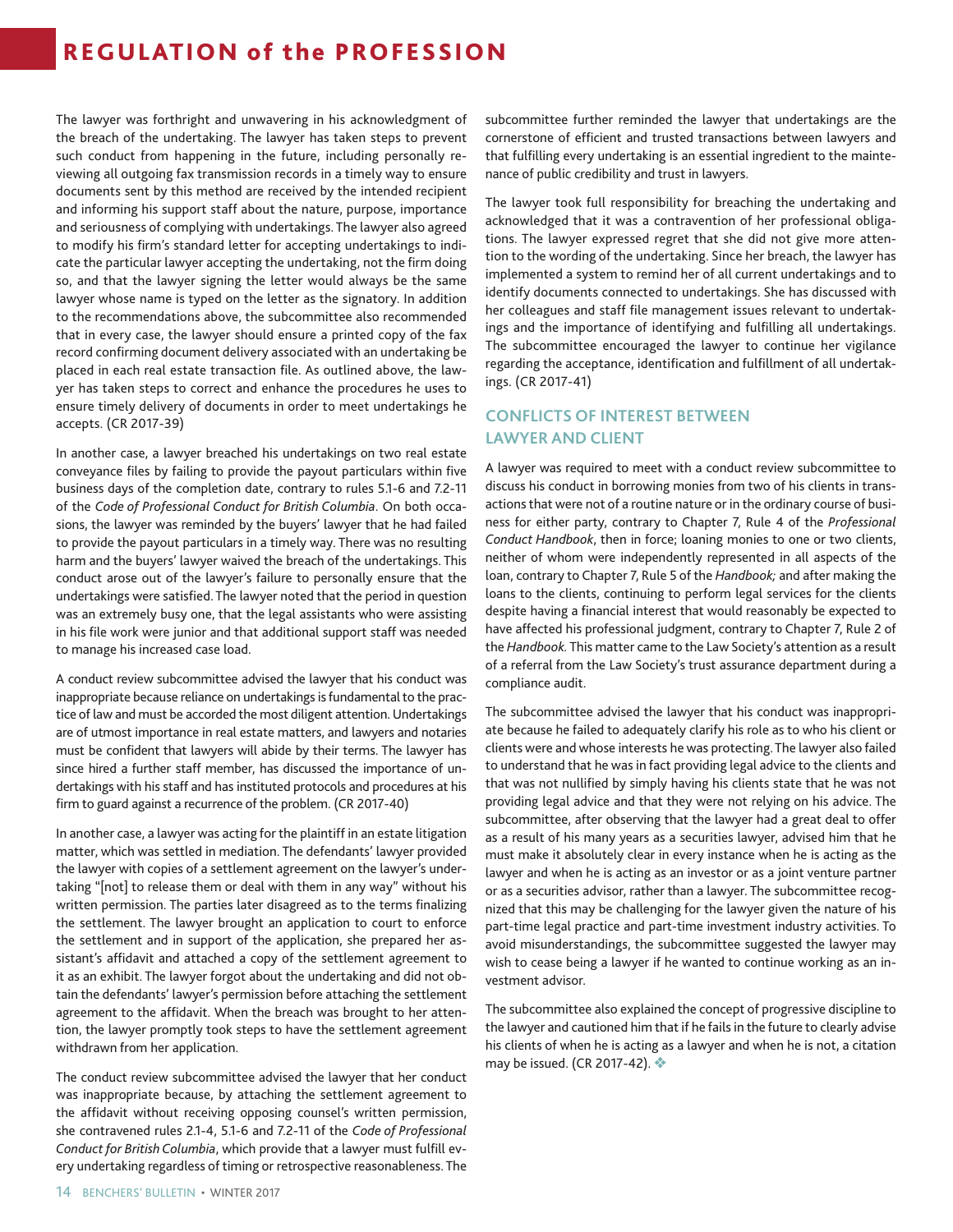# **Discipline digest**

BELOW ARE SUMMARIES with respect to:

- Gerhardus Albertus Pyper
- Donald Franklin Gurney
- Kenneth Joseph Spears
- William Terrance Faminoff
- Christopher Roy Penty
- Heather Catherine Cunningham
- Glenford Emerson Greene

For the full text of discipline decisions, visit [Hearing Schedules and](https://www.lawsociety.bc.ca/complaints-lawyer-discipline-and-public-hearings/public-hearings/schedule-and-outcomes/) [Decisions](https://www.lawsociety.bc.ca/complaints-lawyer-discipline-and-public-hearings/public-hearings/schedule-and-outcomes/) on the Law Society website.

### **GERHARDUS ALBERTUS PYPER**

Surrey, BC

Called to the bar: December 9, 2002

Ceased membership for non-payment of fees: January 29, 2015

Discipline hearings: October 27 to 29, 2015, April 22, 2016 and August 11, 2017

Panel: Herman Van Ommen, QC, Chair, James Dorsey, QC and Dan Goodleaf Decisions issued: January 11, 2016 [\(2016 LSBC 01](https://www.lawsociety.bc.ca/lsbc/apps/hearings/viewreport.cfm?hearing_id=860&t=Pyper-Decision-on-Facts-and-Determination)), June 9, 2016 [\(2016](https://www.lawsociety.bc.ca/lsbc/apps/hearings/viewreport.cfm?hearing_id=885&t=Pyper-Decision-on-an-Application-for-Declarations)  [LSBC 22](https://www.lawsociety.bc.ca/lsbc/apps/hearings/viewreport.cfm?hearing_id=885&t=Pyper-Decision-on-an-Application-for-Declarations)), and October 2, 2017 [\(2017 LSBC 35](https://www.lawsociety.bc.ca/lsbc/apps/hearings/viewreport.cfm?hearing_id=942&t=Pyper-Decision-on-Disciplinary-Action))

Court of Appeal: February 27, 2017 (Saunders, Bennett and Stromberg-Stein, JJA)

Written reasons: March 3, 2017 [\(2017 BCCA 113\)](http://www.courts.gov.bc.ca/jdb-txt/ca/17/01/2017BCCA0113.htm)

Counsel: Kieron Grady and Carolyn S. Gulabsingh for the Law Society; Gerhardus Albertus Pyper on his own behalf

### **FACTS**

On March 20, 2014, a panel of Benchers placed limits on Gerhardus Albertus Pyper's practice and ordered him to eliminate shortages in his trust accounts by April 22, 2014. On May 23, 2014, Pyper had not provided the necessary evidence to show he had eliminated the trust shortages. The panel ordered he be suspended from the practice of law. At the hearing Pyper was advised that he was suspended forthwith and he was sent letters notifying him of his suspension by both email and courier, which included a list of transactions he may or may not engage in.

Prior to his suspension, Pyper acted for a client in Ontario, a pharmacist who operated a pharmacy within a department store. When a corporation purchased the store, a dispute arose over ownership of client files. The corporation also filed a complaint against Pyper's client with the regulating body for pharmacy practice.

On May 26, 2014, Pyper signed and sent a letter in response to the corporation's request to discontinue its action against his client. Pyper said that, the week prior, he dictated the letter in which he stated that his client had agreed to the discontinuance of the action.

On June 13, 2014, Pyper received an email from his client with a draft letter she had prepared to send to the regulating body. Pyper forwarded the email and draft letter to his assistant, who prepared a letter under the law corporation's letterhead. Pyper signed the letter on June 13, 2014 and instructed his assistant to send it to the college.

### **QUESTIONS OF JURISDICTION AND ALLEGED BIAS**

At the commencement of the hearing, Pyper made a preliminary motion that the panel lacked jurisdiction to conduct the hearing. This appeared to be based on alleged unfairness in the process leading to his suspension or bias on the part of the Benchers that ordered the suspension. The panel dismissed the motion on the basis that it was a collateral attack on the prior proceeding where he was suspended, and Pyper was required to take the appeal and/or review procedures available to challenge the original proceeding.

Pyper also raised an allegation of "institutional bias" against the Law Society on the basis that Law Society investigators and prosecutors were biased against him. The panel found there was no evidence that the Law Society staff had been biased against Pyper or that the issuance of the citation was motivated by bias or malice.

### **DETERMINATION**

The question for determination was whether Pyper's actions in signing the two letters constitute the practice of law and therefore a breach of the suspension order.

Pyper said the first letter had been dictated prior to his suspension and that the case had been previously settled. The panel determined that his letter was a counter-offer to a prior offer to settle. The fact that it had been dictated prior to his suspension does not change the fact that he was not entitled to sign and send that letter on May 26, 2014.

With respect to the second letter sent on June 13, 2014, Pyper said his assistant had simply retyped the letter prepared by his client on his letterhead. Out of concern for his suspension, he asked his assistant to remove the designation "Barrister & Solicitor" from his letterhead. During the cross-examination, it was shown that Pyper had sent a letter he used prior to his suspension that also did not contain the designation "Barrister & Solicitor." In addition, the reference to the law corporation had not been removed from the letter and the format was exactly the same as all his prior letters. The panel determined that his client was clearly seeking legal advice and Pyper was practising law by instructing the assistant to put the letter on his letterhead.

The panel found that Pyper's actions were a clear breach of an order and constitute professional misconduct. His conduct was also a breach of the *Legal Profession Act*, which prohibits the practice of law by persons not authorized to do so.

### **APPLICATION FOR DECLARATIONS**

The hearing panel was scheduled to meet for the disciplinary action phase of the hearing but instead considered two motions brought by Pyper, one seeking declarations that he was entitled to engage in the practice of law in two specific situations despite having ceased to be a member of the Law Society, and one seeking an adjournment of the hearing pending an appeal.

The panel granted the adjournment on specified conditions.

The panel found that the declarations Pyper sought have no relation to the amended citation and therefore are beyond the authority of the panel. The application for declarations was dismissed.

### **COURT OF APPEAL DECISION**

Pyper appealed the findings on facts and determination.

The Court of Appeal found that there was no basis for Pyper's complaint that the procedure was unfair and the hearing panel denied him the opportunity to be heard. The court further found Pyper failed to show how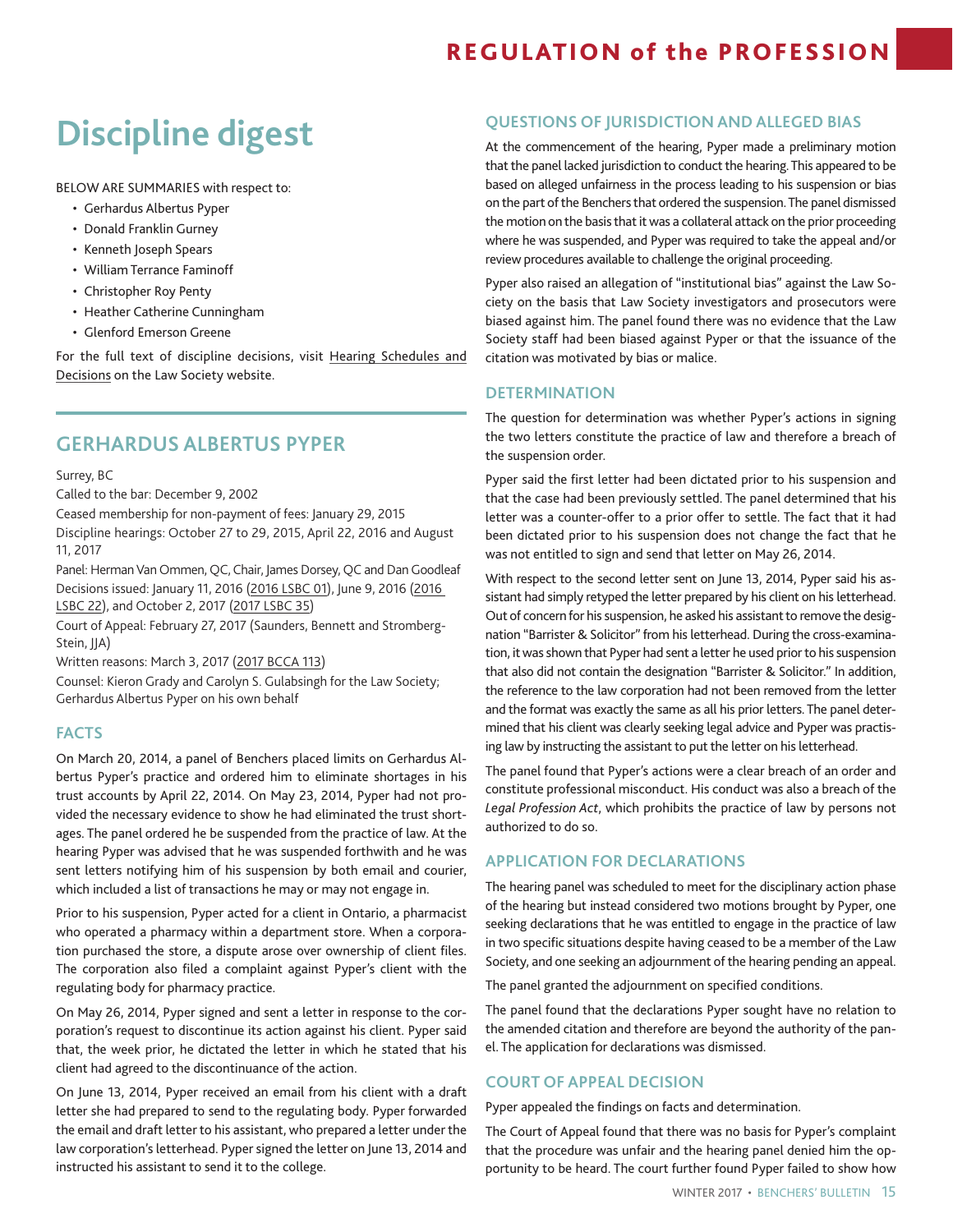the panel demonstrated institutional bias. The court confirmed the Law Society had jurisdiction to discipline him as his actions occurred in British Columbia and confirmed the hearing panel's findings of misconduct. The appeal was dismissed.

Read the full decision on the court's [website.](http://www.courts.gov.bc.ca/jdb-txt/ca/17/01/2017BCCA0113.htm)

### **DISCIPLINARY ACTION**

In considering disciplinary action, the panel considered four general factors: the nature, gravity and consequences of the conduct; Pyper's character and professional conduct record, which included a previous suspension and practice restrictions; acknowledgement of the misconduct and remedial action; and public confidence in the legal profession, including the disciplinary process. As a result of the review of these four factors, the panel decided that a period of suspension from the entitlement to practise law was required.

The panel ordered that:

- because Pyper is not a member of the Law Society and is not currently seeking readmission, he be suspended for two months commencing the date on which he is readmitted to practice in the future; and
- he pay costs of \$10,484.16.

### **DISCLOSURE ORDER**

The Law Society sought orders around disclosure of exhibits and transcripts, and the panel ordered that:

- if any member of the public applies for a copy of the transcript of proceedings regarding this hearing, the transcript must be redacted to remove any identifying or confidential information about Pyper's clients; and
- if any member of the public applies for a copy of any exhibit filed in these proceedings, the exhibit must be redacted to remove client names, identifying information and any solicitor-client information from the exhibit before it is released to a member of the public.

### **DONALD FRANKLIN GURNEY**

West Vancouver, BC

Called to the bar: May 15, 1968

Discipline hearing: November 29 to December 1, 2016, January 20, 2017 and July 11, 2017

Panel: Phil Riddell, Chair, Glenys Blackadder [did not participate in decision] and Gillian Dougans

Decisions issued: November 23, 2016 [\(2016 LSBC 39](https://www.lawsociety.bc.ca/lsbc/apps/hearings/viewreport.cfm?hearing_id=903&t=Gurney-Decision-on-an-Application-for-Disclosure-of-the-Circumstances)), May 18, 2017 ([2017 LSBC 15\)](https://www.lawsociety.bc.ca/lsbc/apps/hearings/viewreport.cfm?hearing_id=922) and September 1, 2017 ([2017 LSBC 32\)](https://www.lawsociety.bc.ca/lsbc/apps/hearings/viewreport.cfm?hearing_id=937&t=Gurney-Decision-on-Disciplinary-Action)

Counsel: J. Kenneth McEwan, QC and Trevor Bant for the Law Society; Paul E. Jaffe for Donald Franklin Gurney

### **DISCLOSURE APPLICATION**

On September 30, 2016, Donald Franklin Gurney brought an application for disclosure of the details of the misconduct alleged in a citation that was issued following a compliance audit. The president's designate found that, to order the Law Society to disclose further details of the circumstances, she had to be satisfied that the citation did not provide enough detail of the circumstances of the alleged misconduct to give Gurney reasonable information about the act or omission to be proven and to identify the transaction referred to.

The president's designate was satisfied that the allegations contained in the citation, together with a letter from counsel for the Law Society dated June 29, 2016, and a Notice to Admit dated July 20, 2016, provided Gurney with sufficient details of the circumstances of the alleged misconduct and reasonable information about the act or omission to be proven and to identify the transaction referred to. The president's designate dismissed the application for particulars.

### **FACTS AND DETERMINATION**

Gurney used his trust account to receive and disburse a total of \$25,845,489.87 on behalf of a corporate client without making reasonable inquiries about the circumstances and without providing any substantial legal services.

Gurney received funds through his trust account in regard to four line of credit agreements in which the client was the borrower. Gurney's services consisted solely of receiving and immediately disbursing \$26 million in offshore funds by converting the funds into bank drafts. He made only pro forma inquiries about the transactions and knew little about the borrower, its business, its principal or the purpose of the loans.

The panel found Gurney committed professional misconduct in respect to four transactions involving his trust account.

### **DISCIPLINARY ACTION**

Gurney submitted that the imposition of conditions of practice to prevent reoccurrence of the misconduct would be sufficient discipline. The hearing panel found that his misconduct was a serious breach of his fundamental obligations as a lawyer to act as the gatekeeper of his trust account. In all the circumstances, the panel found that a suspension of six months was appropriate.

The Law Society submitted that Gurney should be ordered to disgorge his earnings resulting from his misconduct. He had charged one-tenth of one per cent of the amount he wrongly received and disbursed. Although there is no specific power to order disgorgement under the *Legal Profession Act*, the panel found that it had the authority to do so under section 38(7), which permits a panel to make "any other orders and declarations and impose any conditions it considers appropriate." The panel found disgorgement appropriate in this case so that the respondent did not profit as a result of his misconduct.

The panel ordered that Gurney:

- 1. be suspended from the practice of law for six months and, following Gurney's suspension:
	- he must report to the senior forensic accountant of the Trust Regulation Department within five business days after becoming aware of any trust transaction involving a remitter, remitting institution, beneficiary or receiving financial institution not located in Canada; and
	- on request by the Law Society, he must immediately produce and permit the Law Society to copy all files, vouchers, records, accounts, books and any other evidence and must provide any explanations required by the person requesting on behalf of the Law Society for the purpose of reviewing Gurney's trust transactions; and
- 2. pay to the Law Society \$25,845, representing the disgorgement of the "fee" paid as a result of his professional misconduct.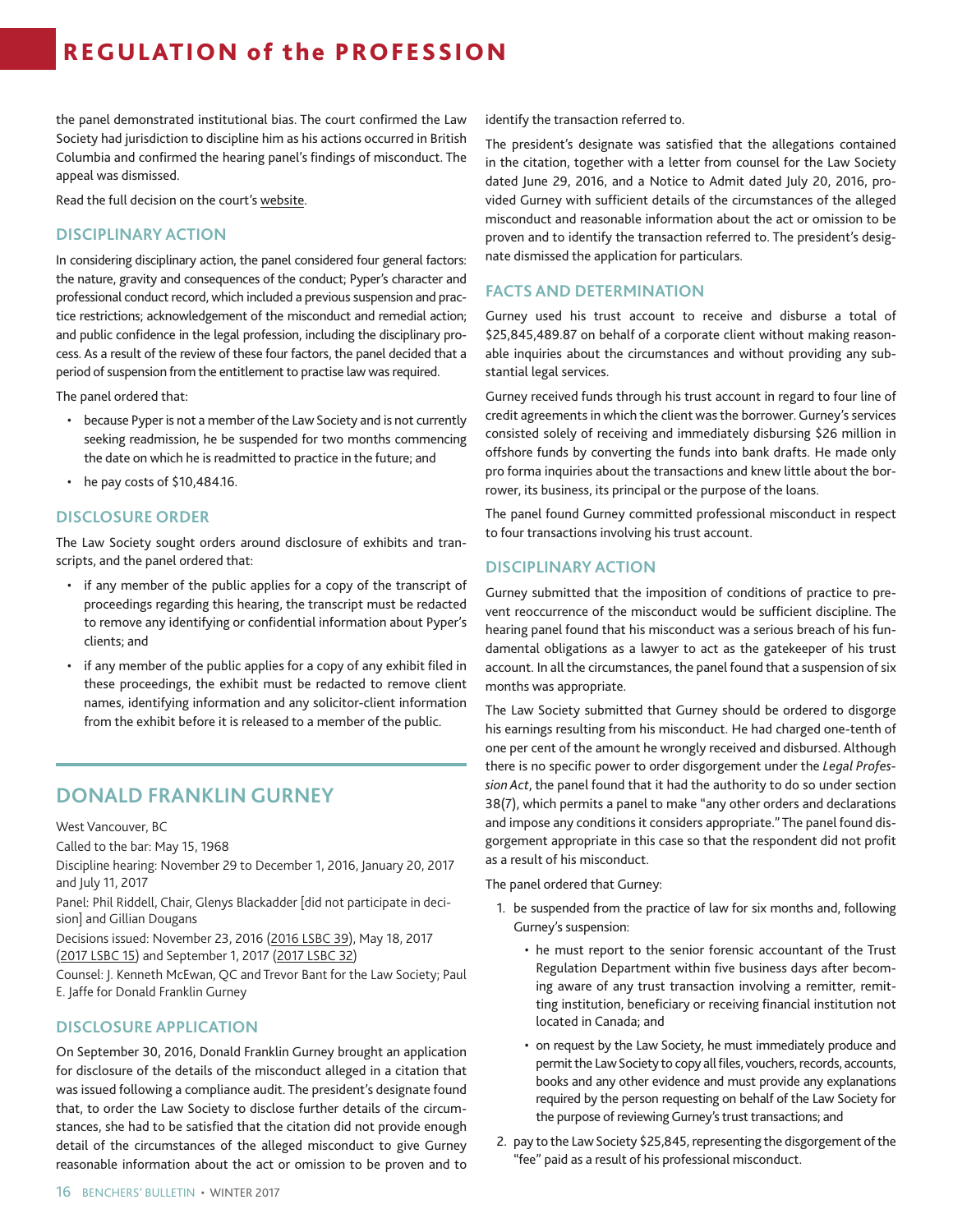### **KENNETH JOSEPH SPEARS**

Vancouver, BC

Called to the bar: September 25, 1987

Non-practising membership: January 1, 2015

Discipline hearings: April 24-28 and June 22-23, 2017

Panel: Bruce A. LeRose, QC, Chair, Mark Rushton and Michelle Stanford Decision issued: August 4, 2017 ([2017 LSBC 29\)](https://www.lawsociety.bc.ca/lsbc/apps/hearings/viewreport.cfm?hearing_id=933)

Counsel: Alison Kirby for the Law Society; Kenneth Joseph Spears appearing on his own behalf

### **FACTS**

In 2004, Kenneth Joseph Spears gave an undertaking to the Law Society not to take on any new files other than Department of Justice or Government of Canada files. That practice restriction was never lifted.

Spears practised as a sole practitioner between 2006 and 2009. In 2006, he also began operating a consultancy business out of the same office premises as his law firm.

Throughout this time, he was retained by two clients to help with the zoning and subdivision of a residential property and the potential purchase of property. He did not inform them he was under a practice restriction to render legal services only to the Department of Justice or the Government of Canada. He did not inform the architect, the zoning consultant or the City of Burnaby staff that he was not acting in any legal capacity. He identified himself as the principal of his law firm and as a barrister and solicitor in his emails. He expected a fee for his services.

Spears assisted the same clients with their damage claim against the City of Burnaby when their property flooded. He reviewed and made notes on a draft notice of claim and reviewed and discussed the without prejudice letters. He expected a fee for his services.

Between 2006 and 2009, Spears sought five separate loans totalling \$69,000 from the same clients and prepared paperwork for the loans. His clients were not represented by a lawyer in connection with the loans. Spears did not advise them to get independent legal advice.

When one of the clients died, the other client commenced an action against Spears to recover the amounts owed to them. The parties reached a settlement to which Spears agreed to pay \$72,000 plus interest by way of instalments and provided an executed consent order as security. He failed to make the first payment. His former client filed the consent order with the Supreme Court. Spears did not immediately notify the Law Society in writing of the circumstances of the judgment and his proposal for satisfying the judgement.

Spears made an application to have the hearing adjourned so he could retain counsel. The Law Society was not advised of this application to adjourn until moments prior to the commencement of the hearing. The panel dismissed the application, as Spears had made no effort to contact counsel until the morning of the hearing, despite being advised well in advance.

### **DETERMINATION**

The hearing panel found that Spears was indeed practising law in his work for his clients and that he made no effort to advise his clients that he was not doing work for them as a lawyer. It determined that, by borrowing money from his clients and breaching his undertaking to the Law Society, Spears committed professional misconduct.

The panel further found that Spears was a non-practising member and did not operate a trust account at the time of the consent order. His conduct in failing to notify the Law Society of the judgment granted against him amounted to a technical breach of the Rules but was not professional misconduct.

### **ADMISSION**

On September 28, 2017, the citation was resolved under Rule 4-29 when the Discipline Committee accepted Spears' conditional admission of professional misconduct, as found by the hearing panel, and permitted him to resign from membership in the Law Society. Spears acknowledged that he must not practise law and provided an undertaking not to apply for reinstatement for a period of seven years.

### **WILLIAM TERRENCE FAMINOFF**

Vancouver, BC Called to the Bar: August 1, 1985 Court of Appeal: October 20, 2017 Written reasons: November 2, 2017 ([2017 BCCA 373](http://www.courts.gov.bc.ca/jdb-txt/ca/17/03/2017BCCA0373.htm)) Counsel: J.J. Rai and G.R. MacLennan for the Law Society; M.D. Shirreff and J.I. Meikle-Kahs for William Terrence Faminoff

### **BACKGROUND**

A hearing panel concluded that William Terrence Faminoff had committed professional misconduct for improper handling of clients' trust funds, failure to maintain proper accounting records, intentional misrepresentation to the Law Society by backdating statements of account, and breaches of undertakings. The panel suspended Faminoff for two months and ordered that he pay \$8,430 in costs (facts and determination: [2014 LSBC](https://www.lawsociety.bc.ca/lsbc/apps/hearings/viewreport.cfm?hearing_id=737&t=Faminoff-Decision-on-Facts-and-Determination-Bencher-Review-concluded)  [22](https://www.lawsociety.bc.ca/lsbc/apps/hearings/viewreport.cfm?hearing_id=737&t=Faminoff-Decision-on-Facts-and-Determination-Bencher-Review-concluded); disciplinary action: [2015 LSBC 20;](https://www.lawsociety.bc.ca/lsbc/apps/hearings/viewreport.cfm?hearing_id=811&t=Faminoff-Decision-on-Disciplinary-Action-s.-47-Review-concludedstay-granted-and-extended-to-March-31,-2016-or-further-order-of-the-review-board) discipline digest: [Summer 2015](https://www.lawsociety.bc.ca/docs/bulletin/BB_2015-02-Summer.pdf)). Both the Law Society and Faminoff sought a review of the panel's decision on disciplinary action. The review board considered all the circumstances of the case and disciplinary action taken in other similar cases and confirmed the penalty decision of a two-month suspension (review board: [2017 LSBC 04\)](https://www.lawsociety.bc.ca/lsbc/apps/hearings/viewreport.cfm?hearing_id=913&t=Faminoff-Decision-of-a-Review-Board).

Faminoff appealed the decision of the review board to the Court of Appeal.

### **COURT OF APPEAL DECISION**

The Court of Appeal found the review board properly considered Faminoff's application to introduce fresh evidence and made no error in declining to admit the fresh evidence. The court confirmed the Law Society's sanction of a two-month suspension and dimissed the appeal.

### **CHRISTOPHER ROY PENTY**

Called to the Bar: May 10, 1983

Ceased membership: September 28, 2017

Agreed statement of facts: [August 30, 2017](https://www.lawsociety.bc.ca/lsbc/apps/hearings/viewreport.cfm?hearing_id=941&t=Penty-Agreed-Statement-of-Facts)

Counsel: Alison Kirby for the Law Society; Christopher Roy Penty on his own behalf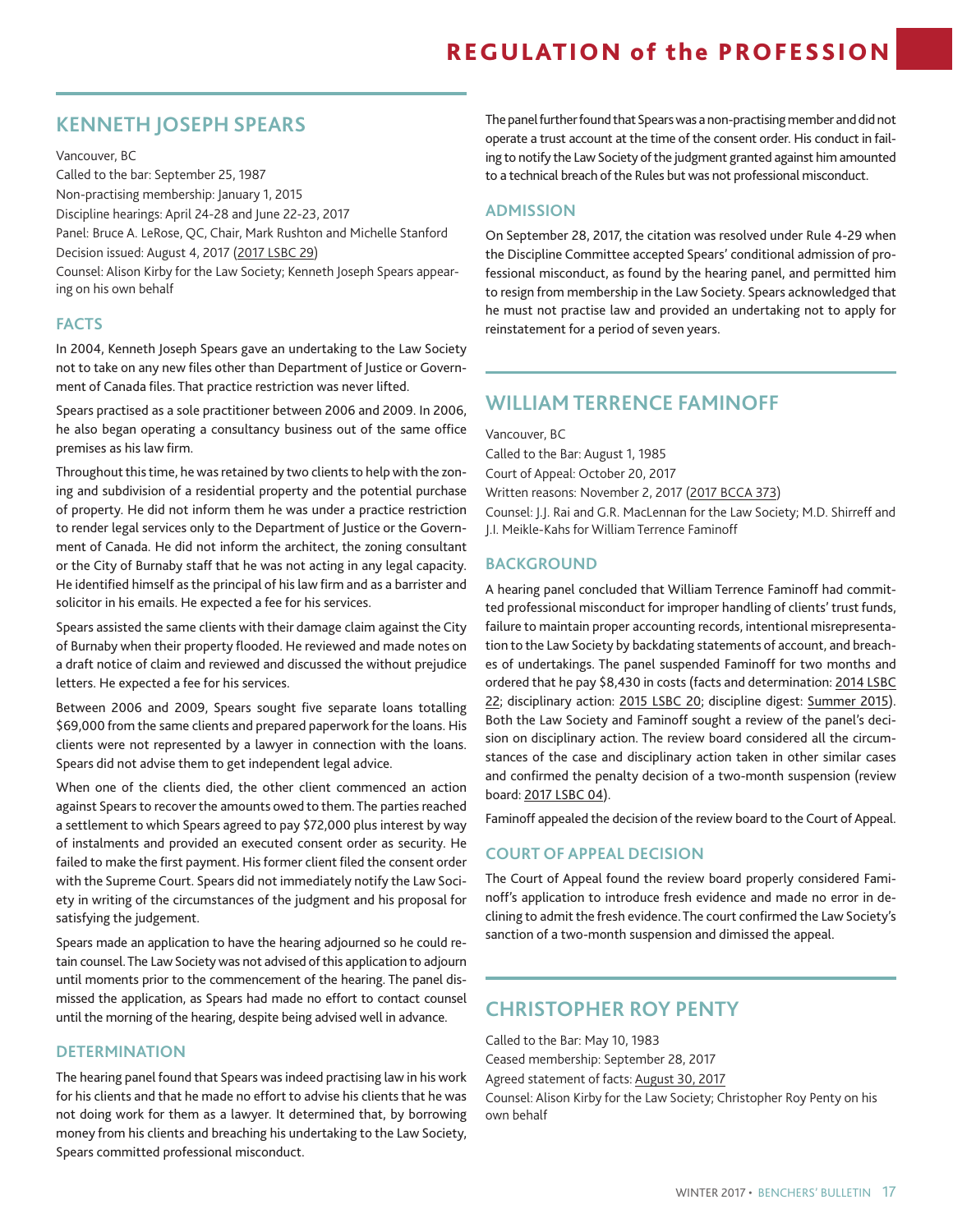### **AGREED STATEMENT OF FACTS**

On December 9, 2014, Christopher Roy Penty was asked by a social worker to meet with a hospital patient to prepare a will. The client wished to leave his estate to charity. Penty and the client agreed that the client would leave one-quarter of the estate to the hospital's hospice foundation. At the time, Penty was the president and a director of the hospice foundation.

On December 9, Penty prepared a will, which bequeathed one-quarter of the estate to the hospice foundation and three-quarters to Penty "for his own use absolutely." The will states that the share of the estate left to Penty "may be paid out, in his unfettered discretion, to various charities, persons and organizations of his choosing."

On December 10, the client executed the will. He died on December 14.

On December 22, Penty met with the deceased's two surviving brothers and told them that their brother's estate had been left to the hospice foundation and to other charities. Penty did not tell them that he was the beneficiary of three-quarters of the residue of the estate. Penty does not recall giving them a copy of the will at that meeting, nor did he mail them a copy or tell them to obtain independent legal advice.

On March 27, 2015, Penty made an application for grant of probate and, in a related document, he answered "N/A" in the section in which he was to list "each person, if any, who would have been an intestate successor if the deceased had not left a will." He knew he should have listed the names of the deceased's brothers. On April 13, the court granted administration of the estate to Penty.

On June 30, the deceased's house was sold. Penty said he had an agreement with the real estate agent that he would receive 35 per cent of the commission normally paid to the seller's agent, in this case \$1,468.60.

On July 9, Penty provided a cheque for \$51,799.98 to the hospice foundation, representing one-quarter of the estate.

Penty also issued himself a cheque for \$155,399.95, representing the remaining three-quarters of the estate, and deposited that money into one of his personal savings accounts. On July 22, Penty opened a new personal chequing account in his name and deposited \$153,931.35 into it.

In October 2015, Penty made the following payments from the chequing account: \$20,000 to a woman who had become a friend of the deceased in his final year; \$7,500 as a donation in Penty's name to an organization supported by the hospice foundation; \$5,000 to a neighbour of the deceased whom Penty had hired to perform renovations on the home; and \$5,000 as a donation in Penty's name to a local charity.

On October 29, Penty transferred \$95,000 of the estate funds from the chequing account into an existing, personal securities account in Penty's name. Between November 30, 2015 and February 15, 2016, Penty withdrew \$16,198.01 from the chequing account for his personal use, and on January 6, 2016, he withdrew a further \$2,000 as a charitable donation in his own name.

### **ADMISSION AND DISCIPLINARY ACTION**

Penty admitted that he committed professional misconduct by (1) improperly preparing a will in which he made himself the executor, trustee and beneficiary of three-quarters of the estate, (2) acting in a conflict of interest in preparing the estate documents and by failing to provide the deceased's relatives with a copy of the will, (3) making personal use of the estate funds he received as beneficiary under the will when he had been instructed by the deceased to donate those funds to charity and (4) misleading the court in sworn affidavits filed in connection with his application for probate. His admission was made to the Discipline Committee under Law Society Rule 4-29, which provides for a process in which a respondent can admit misconduct and the matter is resolved without a hearing.

In resolving the citation and permitting Penty to resign as a member of the Law Society in the face of discipline, the Law Society required Penty to provide an undertaking for a period of seven years:

- not to apply for reinstatement to the Law Society of BC;
- not to apply for membership in any other law society (or like governing body regulating the practice of law) without first advising in writing the Law Society; and
- not to permit his name to appear on the letterhead of, or otherwise work in any capacity whatsoever for, any lawyer or law firm in BC, without obtaining the prior written consent of the Discipline Committee.

Should Penty apply for reinstatement after seven years, he would then have to satisfy a credentials hearing panel that he is of good character and fit to practise law and, if reinstated, would have to comply with whatever conditions or limitations on his practice that may be imposed.

### **HEATHER CATHERINE CUNNINGHAM**

Surrey, BC

Called to the bar: June 1, 2001 Discipline hearing: June 16, 2017 Panel: Thomas Fellhauer, Chair, David Layton, QC and Linda Michaluk Decision issued: October 23, 2017 ([2017 LSBC 37](https://www.lawsociety.bc.ca/lsbc/apps/hearings/viewreport.cfm?hearing_id=946)) Counsel: Carolyn Gulabsingh for the Law Society; Heather Cunningham appearing on her own behalf.

### **FACTS AND DETERMINATION**

Heather Cunningham was ordered by a hearing panel in a previous discipline matter [\(2017 LSBC 09\)](https://www.lawsociety.bc.ca/lsbc/apps/hearings/viewreport.cfm?hearing_id=926&t=Cunningham-Decision-on-Facts,-Determination,-Disciplinary-Action-and-Costs) to provide a complete and substantive response to the Law Society's enquiries related to an investigation into a complaint from her client. Cunningham did not provide a response to the Law Society by the date required by the order.

Cunningham provided no explanation of her failure to comply with the order. The hearing panel determined that her failure to respond constitutes professional misconduct.

### **DISCIPLINARY ACTION**

In the process of determining the appropriate disciplinary action, the panel considered the harm caused by a failure to respond to Law Society requests for information needed to investigate a complaint, Cunningham's professional conduct record involving similar incidents where she failed to respond, and sanctions in similar cases.

The panel ordered that Cunningham

- 1. be suspended for one month, or until she has complied with the order, whichever is last occurring; and
- 2. pay costs of \$2,542.70.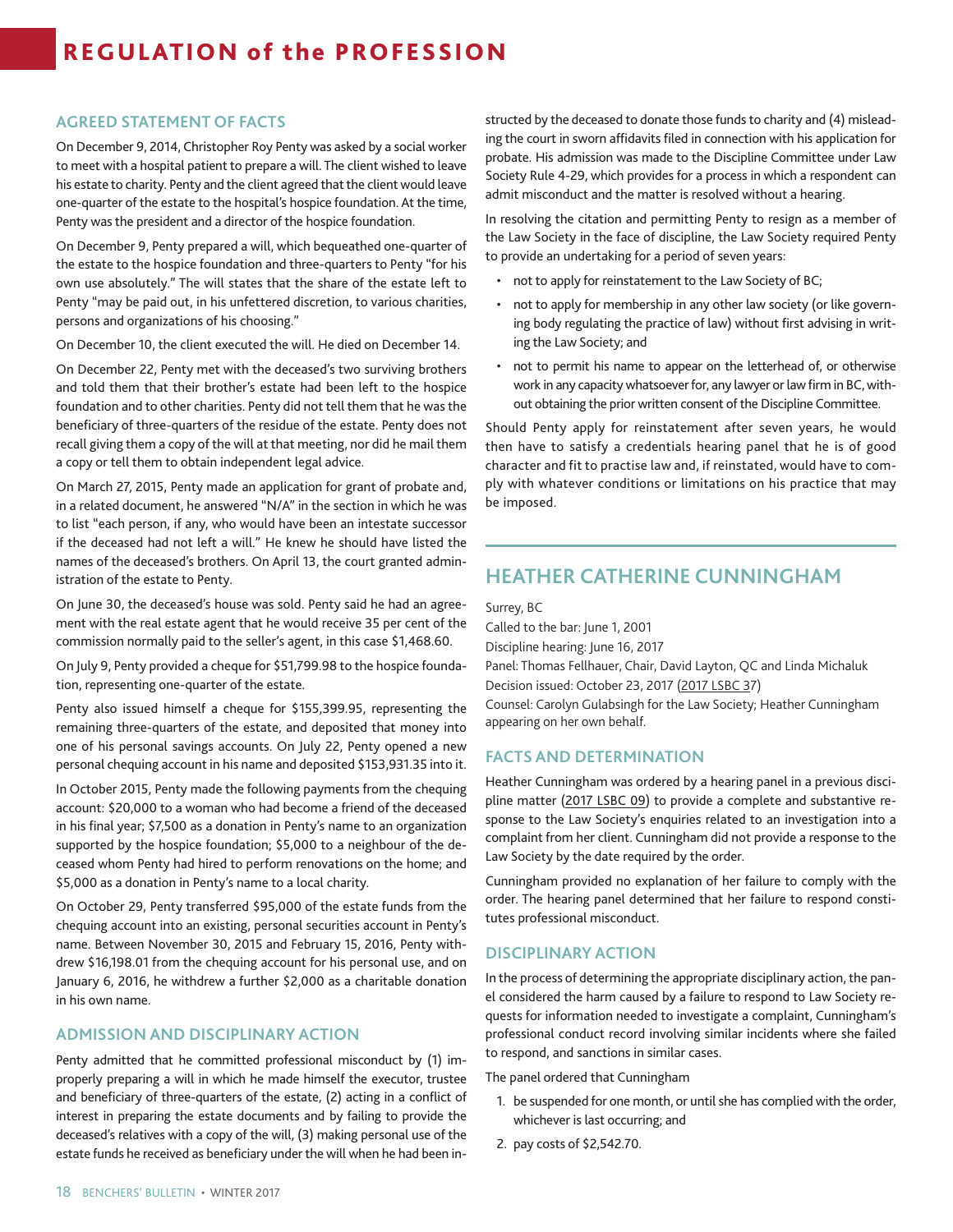### **GLENFORD EMERSON GREENE**

Smithers, BC Called to the bar: May 12, 1980 Discipline hearing: May 29, 2017 Panel: Gregory Petrisor, Chair, Gavin Hume, QC and Laura Nashman Decision issued: October 30, 2017 [\(2017 LSBC 38\)](https://www.lawsociety.bc.ca/lsbc/apps/hearings/viewreport.cfm?hearing_id=947) Counsel: Carolyn Gulabsingh for the Law Society; Glenford Greene appearing on his own behalf.

### **FACTS AND DETERMINATION**

Glenford Greene attended a family case conference with his client in person. A few minutes into the proceedings, Greene and opposing counsel began arguing and talking over one another. Opposing counsel asked Greene to shut up. Greene reacted by getting out of his chair and approaching opposing counsel, standing over him and saying, "You shut up yourself. You shut up. Don't tell me to do anything back and forth like this. I won't put up with this. Who the hell do you think you are anyway?" The presiding judge was able to shout over the exchange and ended it.

Greene sent a letter to court staff later that day and apologized for his part in the "disgraceful display" in proceedings and asked that it be forwarded to the presiding judge. He also sent a letter to opposing counsel suggesting they should not have behaved as they did and should agree it will not happen again. He also said, "If you continue to insult me and my clients, I am going to stand up for them." Greene said he has taken active steps to improve his relationship with opposing counsel.

Greene admitted that his conduct constituted professional misconduct. The hearing panel determined Greene's conduct was a marked departure from what the Law Society expects of lawyers and therefore constitutes professional misconduct.

### **DISCIPLINARY ACTION**

The panel considered Greene's professional conduct record, his experience, the impact of his conduct, his acknowledgment of the misconduct, and the range of penalties in similar cases.

The panel ordered that Greene

- 1. pay a fine of \$5,000; and
- 2. pay costs to the Law Society.

#### *Review of family law services ...from page 3*

At Sources Community Resources Society, under the Modified Legal Representation Project, the Law Foundation funded advocates to partner with local family law firms to provide limited scope representation to economically disadvantaged women who were ineligible for, or had exhausted assistance from legal aid. Limited scope representation was offered in Vancouver

and New Westminster Supreme Court for women who were pursuing or responding to specific applications. The advocates prepared all documentation and the lawyers represented women at hearings. The project also compiled a best practices manual and a toolkit. Feedback about the program — from clients, lawyers and others working in the family law system — has been consistently positive. The project has ended but the limited scope representation work is

continuing on a user-pay model.

Other family law services funded by the Law Foundation are provided by the Kettle Friendship Society, which serves people who self-identify as mental health consumers and need help with child protection matters, and Family Services of Greater Victoria which helps clients in Victoria with a legal information hotline, preseparation consultations, and preparing for court or meeting with duty counsel. $\diamondsuit$ 

#### *Closing a client file: What documents to keep and for how long ...from page 10*

investigation or forensic audit. An investigation or audit may occur not only during the active work on a file or when a client has decided to change lawyers, but also after a file is closed.

A potential complaint is one of the many reasons why a lawyer should properly document a file in the first place. The same sort of file documentation and document retention described above for the defence of a negligence claim is useful for replying to a complaint. When investigating a complaint, the executive director may require production of files, documents and other records for examination or copying, even if such material is privileged or confidential. If a lawyer who is required to pro-

duce and permit the copying of files, documents and records does not comply, steps may be taken against the lawyer for failure to produce them (Rule 3-6).

### **5. Other future needs of the lawyer or client**

When creating a closed file records policy, a law firm should consider the types of files the lawyers handle. Family, commercial, wills and estate and trust files may be needed again long after the lawyer's work is finished. These needs may relate not to negligence or complaints, but to new instructions from the client as to the interpretation, enforcement or variation of agreements, or in the case of wills, upholding the will. Therefore, what is retained in these files and the length of time for retention should reflect the needs. Different types of files can and should be retained for different periods of time (see Appendix B of *[Closed Files – Retention and Dispositio](https://www.lawsociety.bc.ca/Website/media/Shared/docs/practice/resources/ClosedFiles.pdf)*n for guidelines).

#### **FOR MORE INFORMATION**

For further reading, see the resources *[Closed](https://www.lawsociety.bc.ca/Website/media/Shared/docs/practice/resources/ClosedFiles.pdf) [Files – Retention and Disposition](https://www.lawsociety.bc.ca/Website/media/Shared/docs/practice/resources/ClosedFiles.pdf)*, *[Ownership](https://www.lawsociety.bc.ca/Website/media/Shared/docs/practice/resources/ClientFiles-ownership.pdf) [of Documents in a Client's File](https://www.lawsociety.bc.ca/Website/media/Shared/docs/practice/resources/ClientFiles-ownership.pdf)* and *[Cloud](https://www.lawsociety.bc.ca/Website/media/Shared/docs/practice/resources/checklist-cloud.pdf) [computing checklist v. 2.0](https://www.lawsociety.bc.ca/Website/media/Shared/docs/practice/resources/checklist-cloud.pdf)*.

If you have questions about accounting records, please contact the Trust Assurance department at 604.697.5810 or [trustaccounting@lsbc.org](mailto:trustaccounting@lsbc.org). For questions about client identification and verification or other record retention questions, consult a [practice advisor](https://www.lawsociety.bc.ca/support-and-resources-for-lawyers/about-practice-advice/). $\triangle$